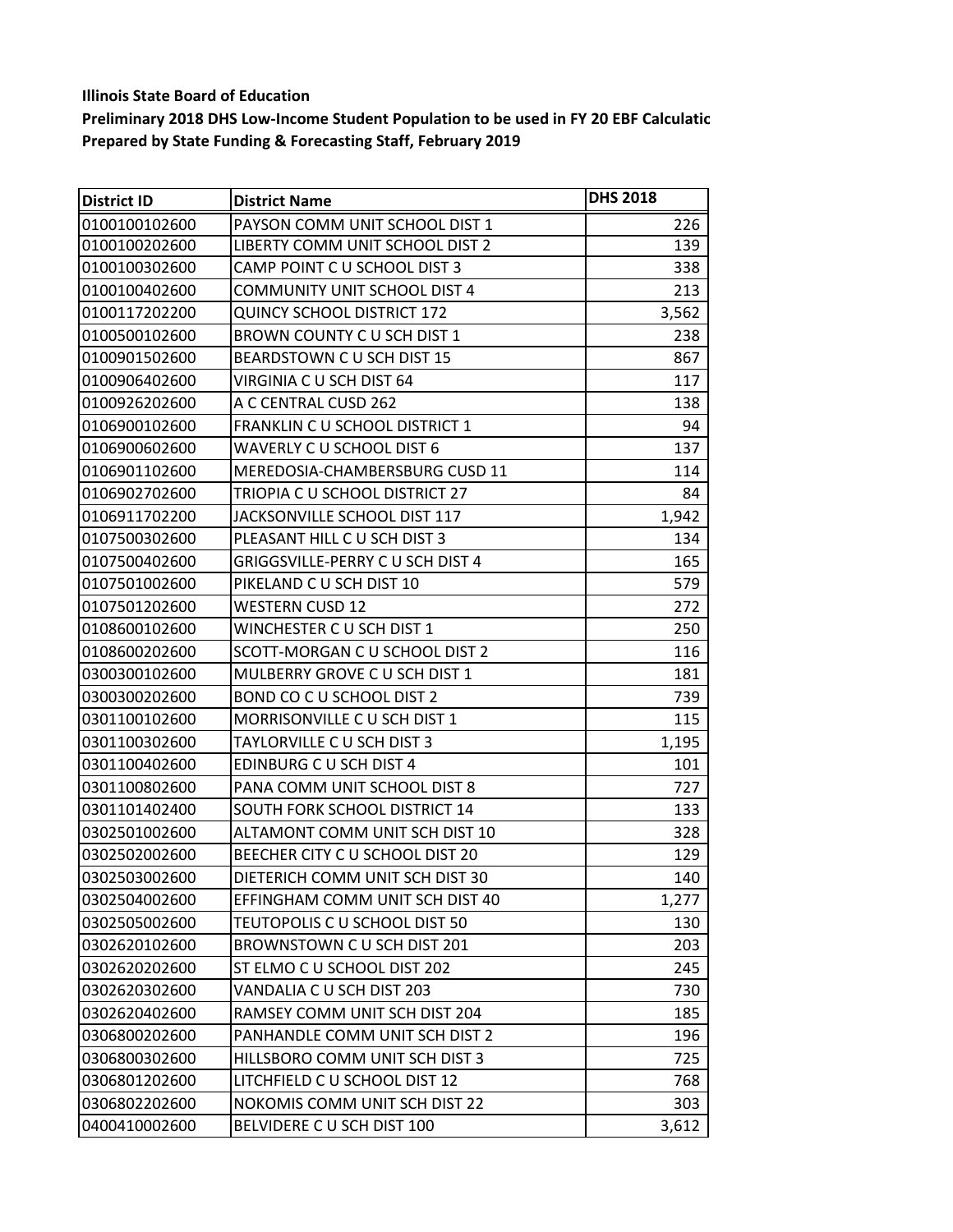| <b>District ID</b> | <b>District Name</b>                 | <b>DHS 2018</b> |
|--------------------|--------------------------------------|-----------------|
| 0400420002600      | NORTH BOONE C U SCH DIST 200         | 607             |
| 0410112202200      | <b>HARLEM UNIT DIST 122</b>          | 3,085           |
| 0410113100400      | KINNIKINNICK C C SCH DIST 131        | 313             |
| 0410113300400      | PRAIRIE HILL C C SCH DIST 133        | 107             |
| 0410113400400      | SHIRLAND C C SCHOOL DIST 134         | 34              |
| 0410114000400      | ROCKTON SCH DIST 140                 | 317             |
| 0410120502500      | ROCKFORD SCHOOL DIST 205             | 20,451          |
| 0410120701600      | HONONEGAH COMM H S DIST 207          | 375             |
| 0410132002600      | SOUTH BELOIT C U SCH DIST 320        | 488             |
| 0410132102600      | PECATONICA C U SCH DIST 321          | 198             |
| 0410132202600      | DURAND C U SCH DIST 322              | 134             |
| 0410132302600      | WINNEBAGO C U SCH DIST 323           | 316             |
| 0501601500400      | PALATINE C C SCHOOL DIST 15          | 4,744           |
| 0501602100400      | WHEELING C C SCHOOL DIST 21          | 3,526           |
| 0501602300200      | PROSPECT HEIGHTS SCHOOL DIST 23      | 558             |
| 0501602500200      | <b>ARLINGTON HEIGHTS SCH DIST 25</b> | 683             |
| 0501602600200      | RIVER TRAILS SCHOOL DIST 26          | 497             |
| 0501602700200      | NORTHBROOK ELEM SCHOOL DIST 27       | 91              |
| 0501602800200      | <b>NORTHBROOK SCHOOL DIST 28</b>     | 124             |
| 0501602900200      | SUNSET RIDGE SCHOOL DIST 29          | 14              |
| 0501603000200      | NORTHBROOK/GLENVIEW SCH DIST 30      | 99              |
| 0501603100200      | WEST NORTHFIELD SCHOOL DIST 31       | 314             |
| 0501603400400      | <b>GLENVIEW C C SCHOOL DIST 34</b>   | 968             |
| 0501603500200      | <b>GLENCOE SCHOOL DIST 35</b>        | 29              |
| 0501603600200      | WINNETKA SCHOOL DIST 36              | 25              |
| 0501603700200      | AVOCA SCHOOL DIST 37                 | 77              |
| 0501603800200      | KENILWORTH SCHOOL DIST 38            | 3               |
| 0501603900200      | <b>WILMETTE SCHOOL DIST 39</b>       | 144             |
| 0501605400400      | SCHAUMBURG C C SCHOOL DIST 54        | 5,047           |
| 0501605700200      | MOUNT PROSPECT SCHOOL DIST 57        | 406             |
| 0501605900400      | COMM CONS SCH DIST 59                | 3,720           |
| 0501606200400      | DES PLAINES C C SCH DIST 62          | 2,315           |
| 0501606300200      | <b>EAST MAINE SCHOOL DIST 63</b>     | 1,985           |
| 0501606400400      | PARK RIDGE C C SCHOOL DIST 64        | 523             |
| 0501606500400      | <b>EVANSTON C C SCHOOL DIST 65</b>   | 2,240           |
| 0501606700200      | <b>GOLF ELEM SCHOOL DIST 67</b>      | 219             |
| 0501606800200      | <b>SKOKIE SCHOOL DIST 68</b>         | 940             |
| 0501606900200      | <b>SKOKIE SCHOOL DIST 69</b>         | 920             |
| 0501607000200      | MORTON GROVE SCHOOL DIST 70          | 278             |
| 0501607100200      | NILES ELEM SCHOOL DIST 71            | 260             |
| 0501607200200      | SKOKIE FAIRVIEW SCHOOL DIST 72       | 242             |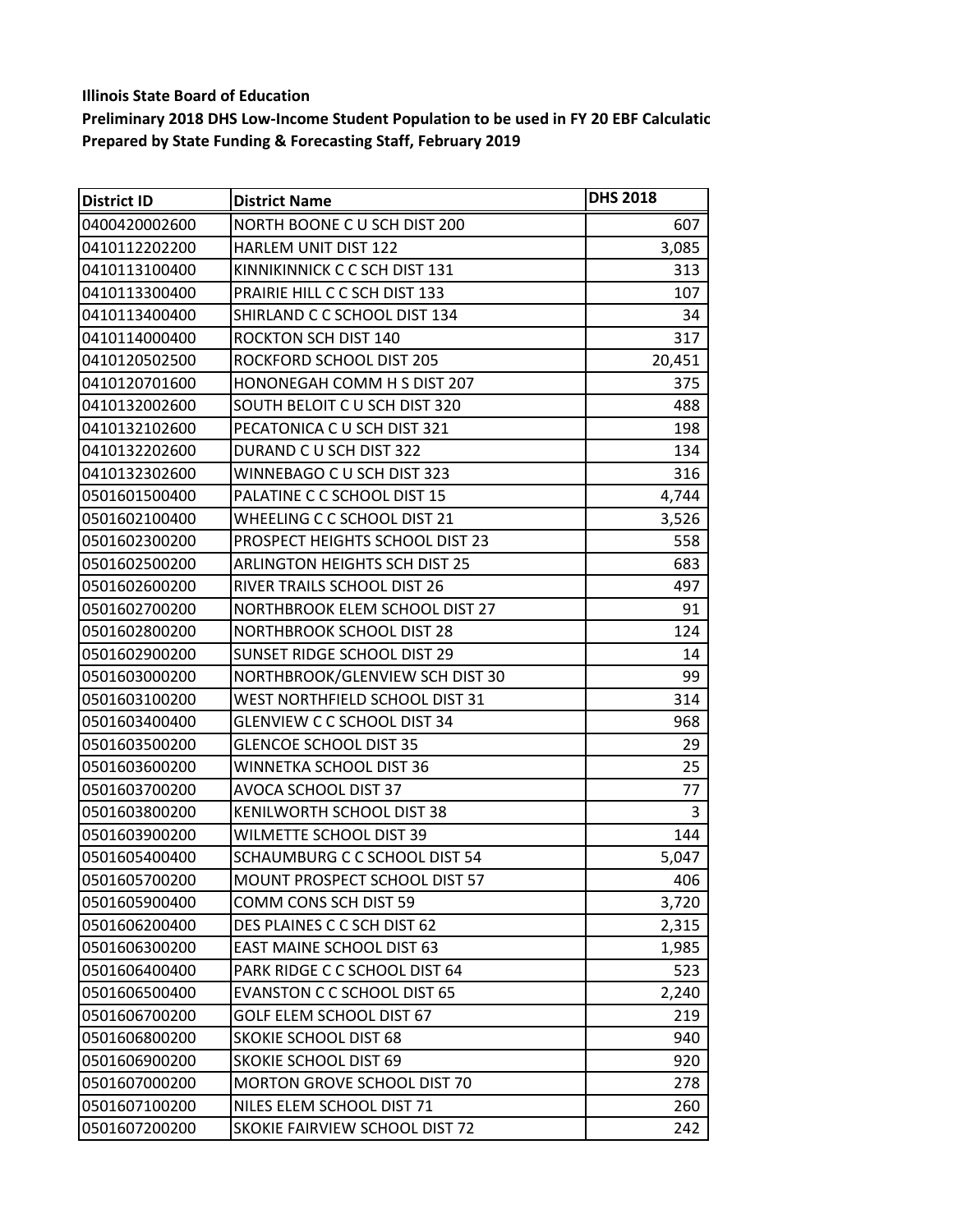| <b>District ID</b> | <b>District Name</b>               | <b>DHS 2018</b> |
|--------------------|------------------------------------|-----------------|
| 0501607300200      | <b>EAST PRAIRIE SCHOOL DIST 73</b> | 178             |
| 0501607350200      | <b>SKOKIE SCHOOL DIST 73-5</b>     | 353             |
| 0501607400200      | LINCOLNWOOD SCHOOL DIST 74         | 429             |
| 0501620201700      | EVANSTON TWP H S DIST 202          | 963             |
| 0501620301700      | NEW TRIER TWP H S DIST 203         | 194             |
| 0501620701700      | MAINE TOWNSHIP H S DIST 207        | 2,079           |
| 0501621101700      | TOWNSHIP H S DIST 211              | 3,491           |
| 0501621401700      | TOWNSHIP HIGH SCHOOL DIST 214      | 3,991           |
| 0501621901700      | NILES TWP COMM HIGH SCH DIST 219   | 1,752           |
| 0501622501700      | NORTHFIELD TWP HIGH SCH DIST 225   | 731             |
| 0601607800200      | ROSEMONT ELEM SCHOOL DIST 78       | 83              |
| 0601607900200      | PENNOYER SCHOOL DIST 79            | 186             |
| 0601608000200      | <b>NORRIDGE SCHOOL DIST 80</b>     | 473             |
| 0601608100200      | SCHILLER PARK SCHOOL DIST 81       | 913             |
| 0601608300200      | <b>MANNHEIM SCHOOL DIST 83</b>     | 1,607           |
| 0601608400200      | FRANKLIN PARK SCHOOL DIST 84       | 745             |
| 0601608450200      | RHODES SCHOOL DIST 84-5            | 453             |
| 0601608550200      | RIVER GROVE SCHOOL DIST 85-5       | 502             |
| 0601608600200      | UNION RIDGE SCHOOL DIST 86         | 330             |
| 0601608700200      | <b>BERKELEY SCHOOL DIST 87</b>     | 1,847           |
| 0601608800200      | BELLWOOD SCHOOL DIST 88            | 2,011           |
| 0601608900200      | MAYWOOD-MELROSE PARK-BROADVIEW-89  | 4,157           |
| 0601609000200      | RIVER FOREST SCHOOL DIST 90        | 95              |
| 0601609100200      | FOREST PARK SCHOOL DIST 91         | 382             |
| 0601609200200      | LINDOP SCHOOL DISTRICT 92          | 227             |
| 0601609250200      | WESTCHESTER SCHOOL DIST 92-5       | 474             |
| 0601609300200      | HILLSIDE SCHOOL DIST 93            | 286             |
| 0601609400200      | KOMAREK SCHOOL DIST 94             | 214             |
| 0601609500200      | <b>BROOKFIELD SCHOOL DIST 95</b>   | 268             |
| 0601609600200      | RIVERSIDE SCHOOL DIST 96           | 321             |
| 0601609700200      | OAK PARK ELEM SCHOOL DIST 97       | 845             |
| 0601609800200      | BERWYN NORTH SCHOOL DIST 98        | 2,071           |
| 0601609900200      | CICERO SCHOOL DISTRICT 99          | 9,505           |
| 0601610000200      | BERWYN SOUTH SCHOOL DISTRICT 100   | 2,071           |
| 0601610100200      | WESTERN SPRINGS SCHOOL DIST 101    | 32              |
| 0601610200200      | LA GRANGE SCHOOL DIST 102          | 416             |
| 0601610300200      | LYONS SCHOOL DIST 103              | 1,394           |
| 0601610500200      | LA GRANGE SCHOOL DIST 105 (SOUTH)  | 407             |
| 0601610600200      | LAGRANGE HIGHLANDS SCH DIST 106    | 92              |
| 0601610700200      | PLEASANTDALE SCHOOL DIST 107       | 124             |
| 0601620001300      | OAK PARK & RIVER FOREST DIST 200   | 498             |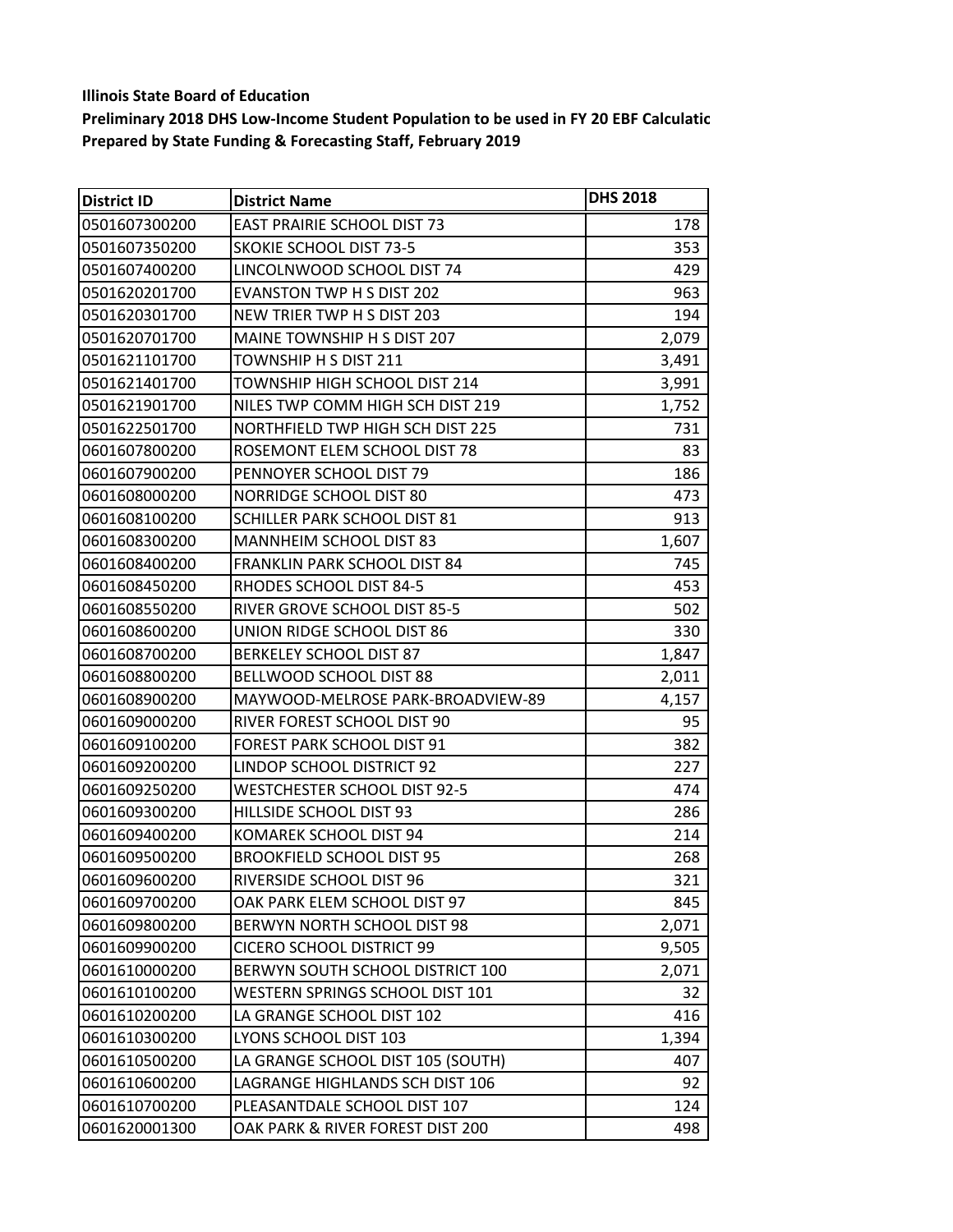| District ID   | <b>District Name</b>                  | <b>DHS 2018</b> |
|---------------|---------------------------------------|-----------------|
| 0601620101700 | J S MORTON H S DISTRICT 201           | 6,313           |
| 0601620401700 | LYONS TWP H S DIST 204                | 594             |
| 0601620801700 | RIVERSIDE BROOKFIELD TWP DIST 208     | 342             |
| 0601620901700 | PROVISO TWP H S DIST 209              | 3,624           |
| 0601621201600 | LEYDEN COMM H S DIST 212              | 1,968           |
| 0601623401600 | RIDGEWOOD COMM H S DIST 234           | 319             |
| 0601640102600 | ELMWOOD PARK CU SCH DIST 401          | 1,568           |
| 0701610400200 | SUMMIT SCHOOL DIST 104                | 1,285           |
| 0701610800200 | WILLOW SPRINGS SCHOOL DIST 108        | 230             |
| 0701610900200 | INDIAN SPRINGS SCHOOL DIST 109        | 1,891           |
| 0701611000200 | <b>CENTRAL STICKNEY SCH DIST 110</b>  | 264             |
| 0701611100200 | <b>BURBANK SCHOOL DISTRICT 111</b>    | 2,239           |
| 07016113A0200 | LEMONT-BROMBEREK CSD 113A             | 398             |
| 0701611700200 | NORTH PALOS SCHOOL DIST 117           | 2,173           |
| 0701611800400 | PALOS COMM CONS SCHOOL DIST 118       | 582             |
| 0701612200200 | RIDGELAND SCHOOL DISTRICT 122         | 1,557           |
| 0701612300200 | OAK LAWN-HOMETOWN SCH DIST 123        | 1,240           |
| 0701612400200 | EVERGREEN PK ELEM SCH DIST 124        | 644             |
| 0701612500200 | <b>ATWOOD HEIGHTS DISTRICT 125</b>    | 325             |
| 0701612600200 | ALSIP-HAZLGRN-OAKLWN S DIST 126       | 756             |
| 0701612700200 | <b>WORTH SCHOOL DISTRICT 127</b>      | 683             |
| 0701612750200 | CHICAGO RIDGE SCHOOL DIST 127-5       | 980             |
| 0701612800200 | PALOS HEIGHTS SCHOOL DIST 128         | 123             |
| 0701613000200 | COOK COUNTY SCHOOL DIST 130           | 2,191           |
| 0701613200200 | CALUMET PUBLIC SCHOOLS DIST 132       | 853             |
| 0701613300200 | <b>GEN GEO PATTON SCHOOL DIST 133</b> | 197             |
| 0701613500200 | ORLAND SCHOOL DISTRICT 135            | 1,469           |
| 0701614000200 | KIRBY SCHOOL DIST 140                 | 948             |
| 0701614200200 | FOREST RIDGE SCHOOL DIST 142          | 479             |
| 0701614300200 | MIDLOTHIAN SCHOOL DIST 143            | 975             |
| 0701614350200 | POSEN-ROBBINS EL SCH DIST 143-5       | 1,232           |
| 0701614400200 | PRAIRIE-HILLS ELEM SCH DIST 144       | 1,958           |
| 0701614500200 | ARBOR PARK SCHOOL DISTRICT 145        | 484             |
| 0701614600400 | TINLEY PARK COMM SCH DIST 146         | 820             |
| 0701614700200 | W HARVEY-DIXMOOR PUB SCH DIST147      | 1,033           |
| 0701614800200 | <b>DOLTON SCHOOL DISTRICT 148</b>     | 2,032           |
| 0701614900200 | DOLTON SCHOOL DISTRICT 149            | 2,144           |
| 0701615000200 | SOUTH HOLLAND SCHOOL DIST 150         | 544             |
| 0701615100200 | SOUTH HOLLAND SCHOOL DIST 151         | 1,178           |
| 0701615200200 | HARVEY SCHOOL DISTRICT 152            | 1,675           |
| 0701615250200 | HAZEL CREST SCHOOL DIST 152-5         | 808             |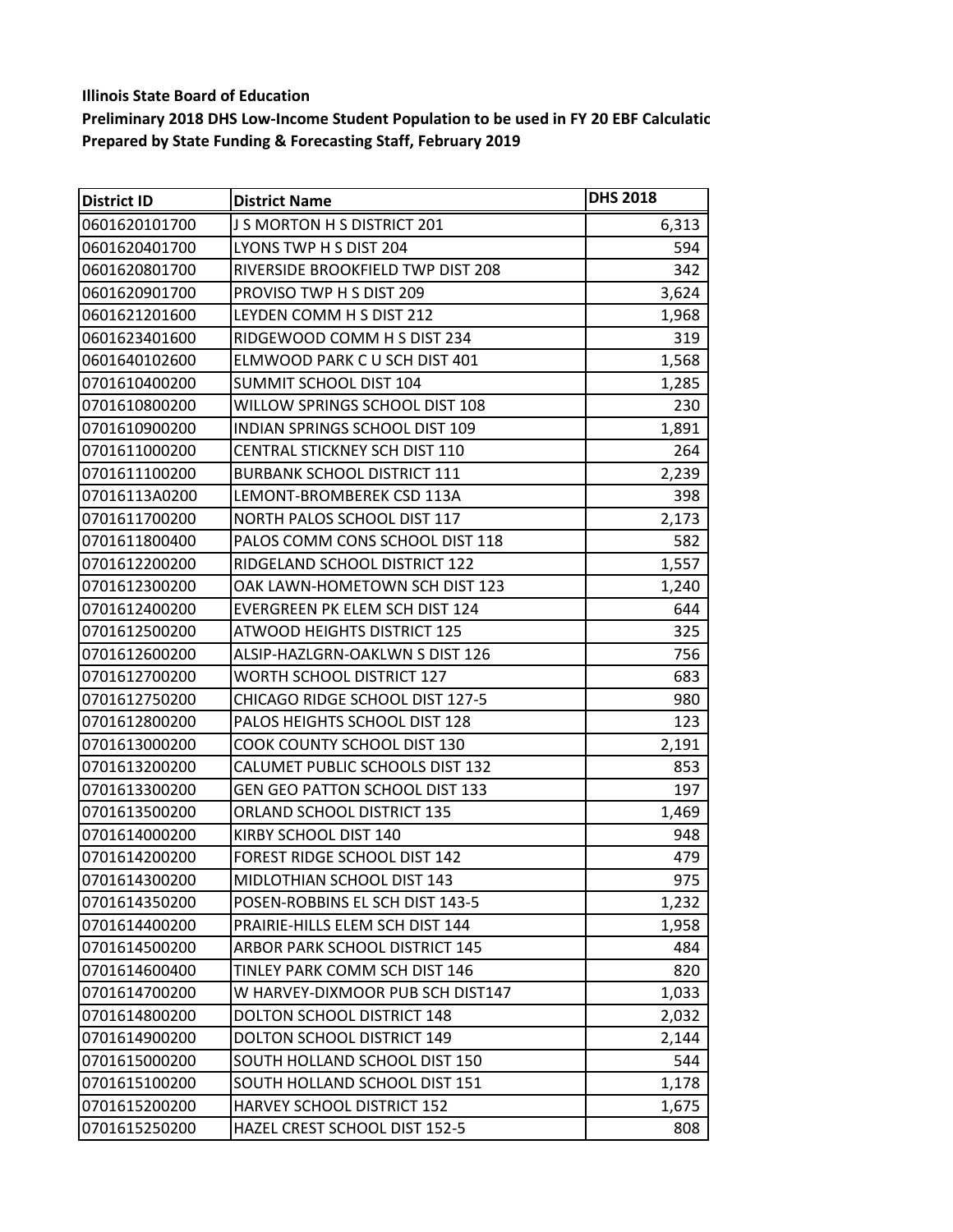| <b>District ID</b> | <b>District Name</b>                   | <b>DHS 2018</b> |
|--------------------|----------------------------------------|-----------------|
| 0701615300200      | HOMEWOOD SCHOOL DISTRICT 153           | 565             |
| 0701615400200      | THORNTON SCHOOL DISTRICT 154           | 120             |
| 0701615450200      | <b>BURNHAM SCHOOL DISTRICT 154-5</b>   | 179             |
| 0701615500200      | CALUMET CITY SCHOOL DISTRICT 155       | 916             |
| 0701615600200      | LINCOLN ELEM SCHOOL DIST 156           | 704             |
| 0701615700200      | HOOVER-SCHRUM MEMORIAL SD 157          | 624             |
| 0701615800200      | LANSING SCHOOL DISTRICT 158            | 1,508           |
| 0701615900200      | ELEM SCHOOL DISTRICT 159               | 912             |
| 0701616000200      | <b>COUNTRY CLUB HILLS SCH DIST 160</b> | 869             |
| 0701616100200      | FLOSSMOOR SCHOOL DISTRICT 161          | 759             |
| 0701616200200      | MATTESON ELEM SCHOOL DIST 162          | 1,450           |
| 0701616300200      | PARK FOREST SCHOOL DIST 163            | 1,324           |
| 0701616700200      | <b>BROOKWOOD SCHOOL DIST 167</b>       | 731             |
| 0701616800400      | COMM CONS SCHOOL DIST 168              | 1,125           |
| 0701616900200      | FORD HEIGHTS SCHOOL DISTRICT 169       | 308             |
| 0701617000200      | CHICAGO HEIGHTS SCHOOL DIST 170        | 2,429           |
| 0701617100200      | SUNNYBROOK SCHOOL DISTRICT 171         | 509             |
| 0701617200200      | SANDRIDGE SCHOOL DISTRICT 172          | 300             |
| 0701619400200      | STEGER SCHOOL DISTRICT 194             | 900             |
| 0701620501700      | THORNTON TWP H S DIST 205              | 3,974           |
| 0701620601700      | BLOOM TWP HIGH SCH DIST 206            | 2,137           |
| 0701621001700      | LEMONT TWP H S DIST 210                | 172             |
| 0701621501700      | THORNTON FRACTIONAL T H S D 215        | 1,906           |
| 0701621701600      | ARGO COMM H S DIST 217                 | 1,316           |
| 0701621801600      | <b>COMMUNITY HIGH SCHOOL DIST 218</b>  | 2,780           |
| 0701622001700      | REAVIS TWP H S DIST 220                | 1,044           |
| 0701622701700      | RICH TWP H S DISTRICT 227              | 1,816           |
| 0701622801600      | BREMEN COMM H S DISTRICT 228           | 2,434           |
| 0701622901600      | OAK LAWN COMM H S DIST 229             | 925             |
| 0701623001300      | CONS HIGH SCHOOL DISTRICT 230          | 2,262           |
| 0701623101600      | EVERGREEN PARK COMM HI SCH D 231       | 297             |
| 0701623301600      | HOMEWOOD FLOSSMOOR C H S D 233         | 650             |
| 0800830802600      | EASTLAND COMM UNIT SCH DIST 308        | 223             |
| 0800831402600      | <b>WEST CARROLL</b>                    | 498             |
| 0800839902600      | CHADWICK-MILLEDGEVILLE CUSD 399        | 152             |
| 0804311902200      | <b>EAST DUBUQUE UNIT SCH DIST 119</b>  | 150             |
| 0804312002200      | GALENA UNIT SCHOOL DIST 120            | 260             |
| 0804320502600      | WARREN COMM UNIT SCHOOL DIST 205       | 121             |
| 0804320602600      | STOCKTON C U SCHOOL DIST 206           | 207             |
| 0804321002600      | RIVER RIDGE C U SCH DIST 210           | 195             |
| 0804321102600      | SCALES MOUND C U SCH DISTRICT 211      | 56              |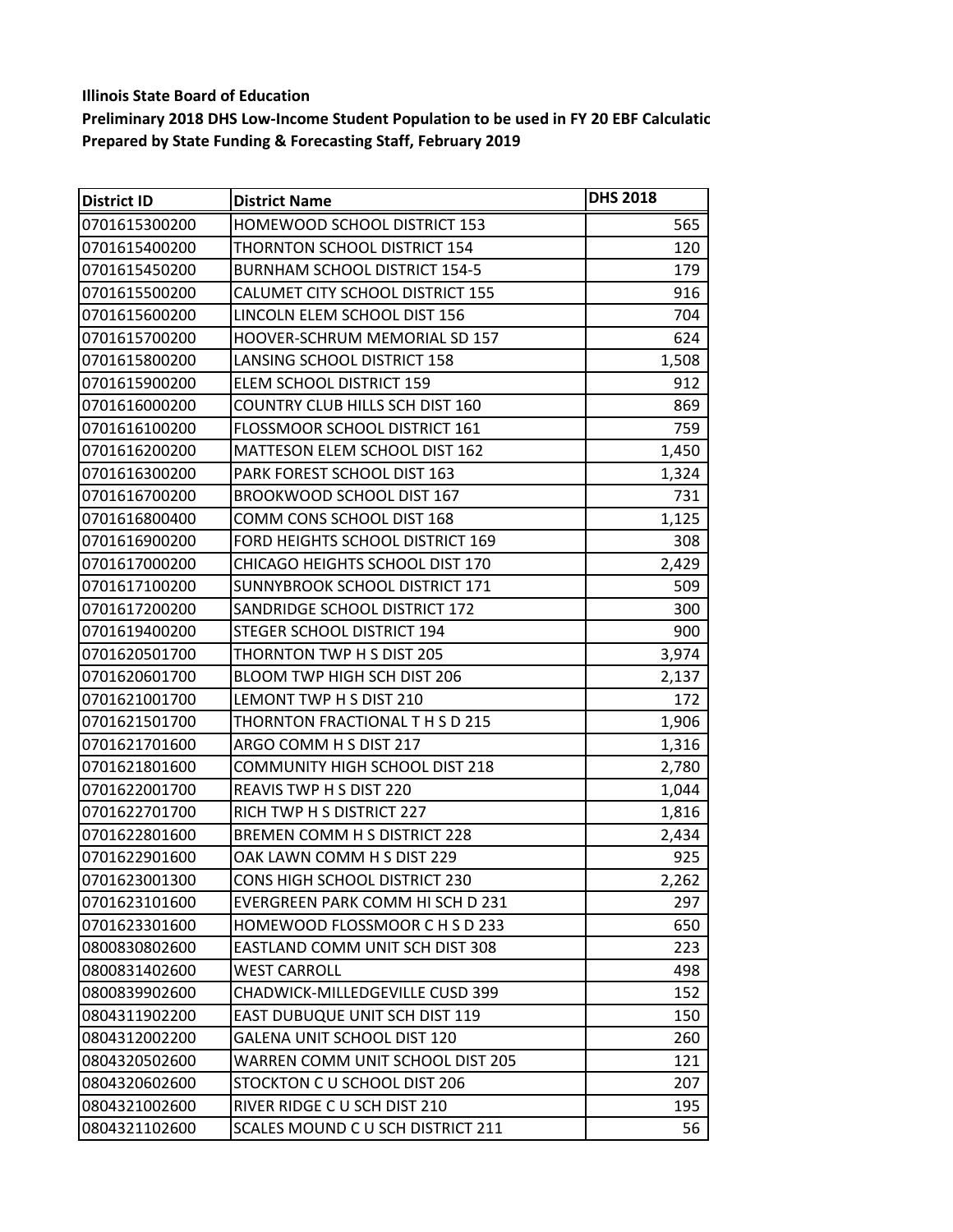| <b>District ID</b> | <b>District Name</b>                    | <b>DHS 2018</b> |
|--------------------|-----------------------------------------|-----------------|
| 0808914502200      | FREEPORT SCHOOL DIST 145                | 3,014           |
| 0808920002600      | PEARL CITY C U SCH DIST 200             | 140             |
| 0808920102600      | DAKOTA COMM UNIT SCH DIST 201           | 244             |
| 0808920202600      | LENA WINSLOW C U SCH DIST 202           | 280             |
| 0808920302600      | ORANGEVILLE C U SCHOOL DIST 203         | 85              |
| 0901000102600      | FISHER C U SCHOOL DISTRICT 1            | 143             |
| 0901000302600      | MAHOMET-SEYMOUR C U SCH DIST 3          | 582             |
| 0901000402600      | CHAMPAIGN COMM UNIT SCH DIST 4          | 5,283           |
| 0901000702600      | TOLONO C U SCHOOL DIST 7                | 389             |
| 0901000802600      | HERITAGE COMM UNIT SCH DIST 8           | 159             |
| 0901011602200      | URBANA SCHOOL DIST 116                  | 2,971           |
| 0901013000400      | THOMASBORO C C SCHOOL DIST 130          | 149             |
| 0901013700200      | RANTOUL CITY SCHOOL DIST 137            | 1,316           |
| 0901014200400      | LUDLOW C C SCHOOL DIST 142              | 72              |
| 0901016900400      | ST JOSEPH C C SCHOOL DIST 169           | 128             |
| 0901018800400      | GIFFORD C C SCHOOL DIST 188             | 56              |
| 0901019301700      | RANTOUL TOWNSHIP H S DIST 193           | 569             |
| 0901019700400      | PRAIRIEVIEW-OGDEN CCSD 197              | 50              |
| 0901030501600      | ST JOSEPH OGDEN C H S DIST 305          | 55              |
| 0902700502600      | <b>GIBSON CITY-MELVIN-SIBLEY CUSD 5</b> | 316             |
| 0902701002600      | PAXTON-BUCKLEY-LODA CU DIST 10          | 559             |
| 11012002C2600      | MARSHALL C U SCHOOL DIST 2C             | 475             |
| 11012003C2600      | MARTINSVILLE C U SCH DIST 3C            | 224             |
| 11012004C2600      | CASEY-WESTFIELD C U SCH DIST 4C         | 398             |
| 1101500102600      | CHARLESTON C U SCHOOL DIST 1            | 1,312           |
| 1101500202600      | MATTOON CU SCHOOL DIST 2                | 1,874           |
| 1101500502600      | OAKLAND C U SCHOOL DIST 5               | 110             |
| 1101800302600      | NEOGA COMM UNIT SCHOOL DIST 3           | 289             |
| 1101807702600      | <b>CUMBERLAND C U SCHOOL DIST 77</b>    | 372             |
| 1102130102600      | TUSCOLA C U SCHOOL DIST 301             | 357             |
| 1102130202600      | VILLA GROVE C U SCH DIST 302            | 297             |
| 1102130502600      | ARTHUR C U SCHOOL DIST 305              | 444             |
| 1102130602600      | ARCOLA C U SCHOOL DISTRICT 306          | 325             |
| 1102300102600      | SHILOH COMM UNIT SCH DIST 1             | 190             |
| 1102300302600      | KANSAS COMM UNIT SCHOOL DIST 3          | 94              |
| 1102300402600      | PARIS COMM UNIT SCHOOL DIST 4           | 154             |
| 1102300602600      | EDGAR COUNTY CU DIST 6                  | 129             |
| 1102309502500      | PARIS-UNION SCHOOL DIST 95              | 792             |
| 1107030002600      | SULLIVAN C U SCHOOL DIST 300            | 484             |
| 1107030202600      | OKAW Valley CUSD 302                    | 173             |
| 1108700102600      | WINDSOR COMM UNIT SCH DIST 1            | 177             |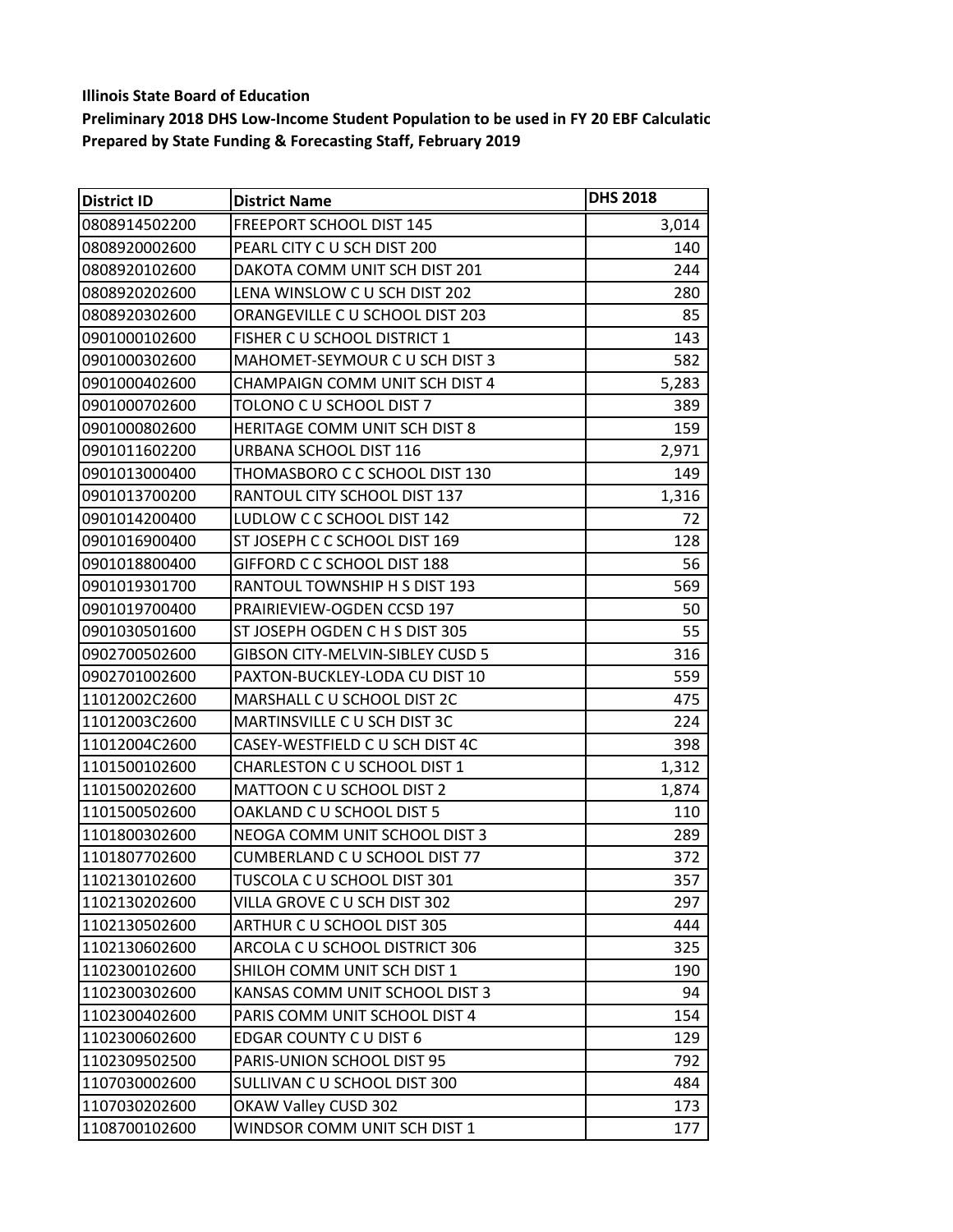| <b>District ID</b> | <b>District Name</b>                 | <b>DHS 2018</b> |
|--------------------|--------------------------------------|-----------------|
| 11087003A2600      | <b>COWDEN-HERRICK CUD 3A</b>         | 175             |
| 1108700402600      | SHELBYVILLE C U SCHOOL DIST 4        | 490             |
| 11087005A2600      | STEWARDSON-STRASBURG CU DIST 5A      | 115             |
| 1108702102600      | CENTRAL A & M C U DIST #21           | 251             |
| 1201301002600      | CLAY CITY COMM UNIT DIST 10          | 158             |
| 1201302502600      | NORTH CLAY C U SCHOOL DISTRICT 25    | 270             |
| 1201303502600      | FLORA COMM UNIT SCH DIST 35          | 607             |
| 1201700102600      | HUTSONVILLE C U SCHOOL DIST 1        | 121             |
| 1201700202600      | ROBINSON C U SCHOOL DIST 2           | 660             |
| 1201700302600      | PALESTINE C U SCHOOL DIST 3          | 103             |
| 1201700402600      | OBLONG C U SCHOOL DIST 4             | 271             |
| 1204000102600      | JASPER COUNTY COMM UNIT DIST 1       | 538             |
| 1205101002600      | RED HILL C U SCHOOL DIST 10          | 369             |
| 1205102002600      | LAWRENCE CO C U DISTRICT 20          | 533             |
| 1208000102600      | EAST RICHLAND C U SCH DIST 1         | 1,118           |
| 1301400102600      | CARLYLE C U SCHOOL DISTRICT 1        | 449             |
| 1301400302600      | WESCLIN C U SCHOOL DISTRICT 3        | 403             |
| 1301401200400      | <b>BREESE SCHOOL DISTRICT 12</b>     | 194             |
| 1301402100200      | <b>AVISTON SCHOOL DISTRICT 21</b>    | 30              |
| 1301404600200      | WILLOW GROVE SCHOOL DISTRICT 46      | 93              |
| 1301405700200      | <b>BARTELSO SCHOOL DISTRICT 57</b>   | 19              |
| 1301406000200      | <b>GERMANTOWN SCHOOL DISTRICT 60</b> | 46              |
| 1301406200200      | DAMIANSVILLE SCHOOL DISTRICT 62      | 29              |
| 1301406300200      | <b>ALBERS SCHOOL DISTRICT 63</b>     | 30              |
| 1301407101600      | <b>CENTRAL COMMUNITY H S DIST 71</b> | 130             |
| 1301414150200      | ST ROSE SCHOOL DISTRICT 14-15        | 30              |
| 1301418600200      | NORTH WAMAC SCHOOL DISTRICT 186      | 85              |
| 1304100102600      | WALTONVILLE C U SCHOOL DIST 1        | 135             |
| 1304100200400      | ROME COMM CONS SCHOOL DIST 2         | 140             |
| 1304100300400      | FIELD COMM CONS SCHOOL DIST 3        | 87              |
| 1304100500400      | OPDYKE-BELLE-RIVE CC SCH DIST 5      | 75              |
| 1304100600400      | <b>GRAND PRAIRIE C C SCH DIST 6</b>  | 37              |
| 1304101200400      | MCCLELLAN C C SCHOOL DIST 12         | 35              |
| 1304107900200      | SUMMERSVILLE SCHOOL DIST 79          | 120             |
| 1304108000200      | <b>MOUNT VERNON SCHOOL DIST 80</b>   | 1,146           |
| 1304108200200      | <b>BETHEL SCHOOL DISTRICT 82</b>     | 106             |
| 1304109900400      | <b>FARRINGTON C C SCHOOL DIST 99</b> | 19              |
| 1304117800400      | SPRING GARDEN CONS SCHL DIST 178     | 121             |
| 1304120101700      | MT VERNON TWP H S DIST 201           | 631             |
| 1304120902700      | WOODLAWN UNIT DIST 209               | 150             |
| 1304131802700      | <b>BLUFORD UNIT DIST 318</b>         | 188             |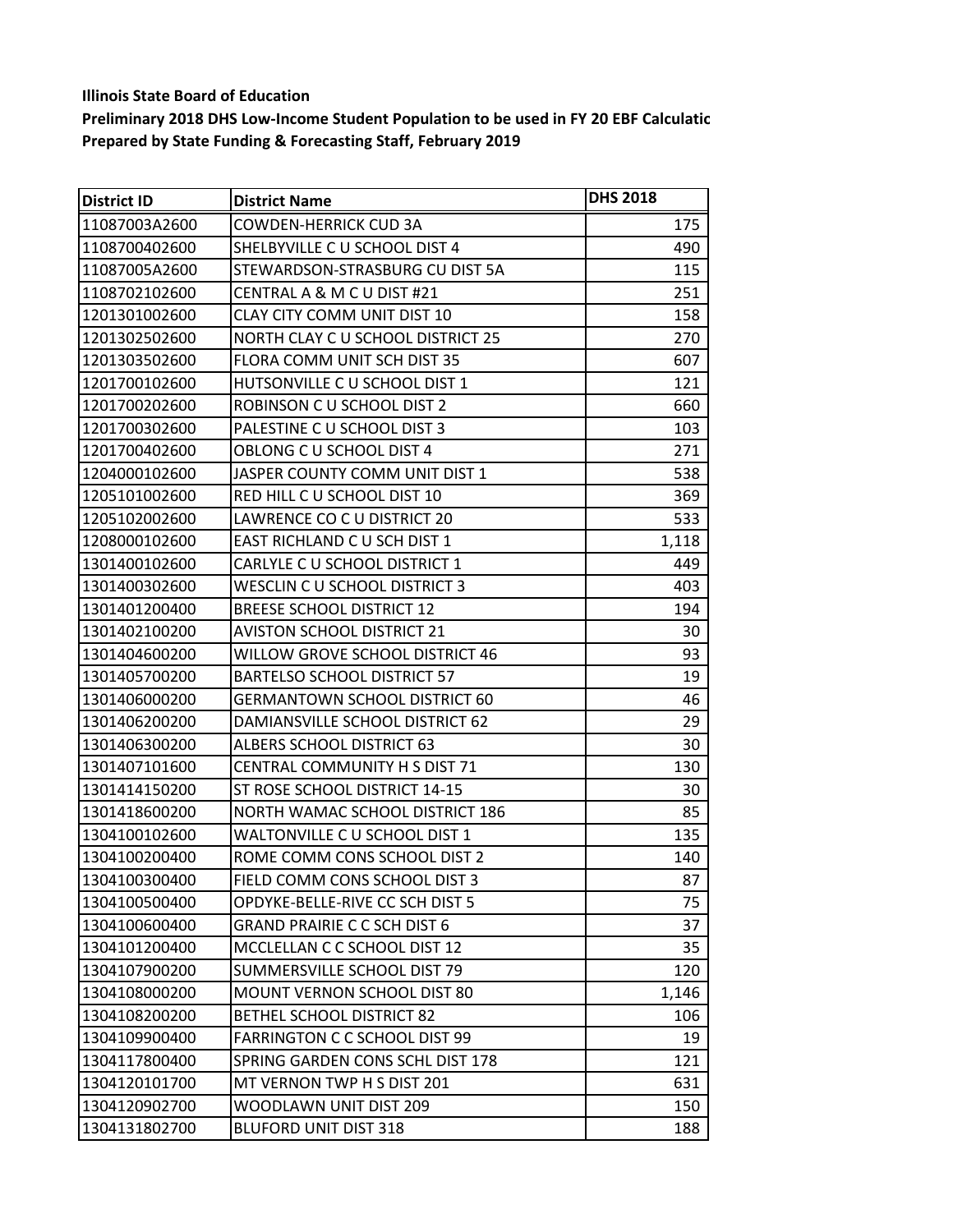| <b>District ID</b> | <b>District Name</b>                 | <b>DHS 2018</b> |
|--------------------|--------------------------------------|-----------------|
| 1305800100300      | RACCOON CONS SCHOOL DIST 1           | 127             |
| 1305800200300      | KELL CONSOLIDATED SCHOOL DIST 2      | 28              |
| 1305800700400      | IUKA COMM CONS SCHOOL DIST 7         | 99              |
| 1305801000400      | SELMAVILLE C C SCH DIST 10           | 99              |
| 1305810002600      | PATOKA COMM UNIT SCH DIST 100        | 92              |
| 1305811100200      | SALEM SCHOOL DIST 111                | 486             |
| 1305813300200      | <b>CENTRAL CITY SCHOOL DIST 133</b>  | 173             |
| 1305813500200      | <b>CENTRALIA SCHOOL DIST 135</b>     | 1,059           |
| 1305820001700      | <b>CENTRALIA H S DIST 200</b>        | 520             |
| 1305840102600      | SOUTH CENTRAL COMM UNIT DIST 401     | 312             |
| 1305850102600      | SANDOVAL C U SCHOOL DIST 501         | 292             |
| 1305860001600      | SALEM COMM H S DIST 600              | 275             |
| 1305872202600      | ODIN CU SCHOOL DIST 722              | 141             |
| 1309500100400      | OAKDALE C C SCHOOL DISTRICT 1        | 36              |
| 1309501002600      | WEST WASHINGTON CO C U DIST 10       | 146             |
| 1309501100400      | <b>IRVINGTON C C SCH DISTRICT 11</b> | 27              |
| 1309501500400      | <b>ASHLEY C C SCH DISTRICT 15</b>    | 85              |
| 1309504900400      | NASHVILLE C C SCH DISTRICT 49        | 206             |
| 1309509901600      | NASHVILLE COMM H S DISTRICT 99       | 106             |
| 1501629902500      | CITY OF CHICAGO SCHOOL DIST 299      | 255,787         |
| 1601942402600      | <b>GENOA KINGSTON C U S DIST 424</b> | 523             |
| 1601942502600      | INDIAN CREEK COMM UNIT DIST 425      | 197             |
| 1601942602600      | HIAWATHA C U SCHOOL DIST 426         | 154             |
| 1601942702600      | SYCAMORE C U SCHOOL DIST 427         | 819             |
| 1601942802600      | DEKALB COMM UNIT SCH DIST 428        | 3,714           |
| 1601942902600      | HINCKLEY BIG ROCK C U S D 429        | 189             |
| 1601943002600      | SANDWICH C U SCHOOL DIST 430         | 732             |
| 1601943202600      | SOMONAUK C U SCHOOL DIST 432         | 234             |
| 1702001502600      | <b>CLINTON C U SCHOOL DIST 15</b>    | 799             |
| 1702001802600      | BLUE RIDGE COMM UNIT SCH DIST 18     | 238             |
| 1705300502600      | WOODLAND CUS DIST 5                  | 225             |
| 17053006J2600      | TRI POINT CU SCH DIST 6-J            | 152             |
| 1705300802600      | PRAIRIE CENTRAL C U SCHOOL DIST 8    | 637             |
| 1705307402700      | FLANAGAN-CORNELL UNIT 74             | 89              |
| 1705309001700      | PONTIAC TWP H S DIST 90              | 256             |
| 1705323001700      | DWIGHT TWP H S DIST 230              | 66              |
| 1705323200200      | DWIGHT COMMON SCHOOL DIST 232        | 185             |
| 1705342500400      | ROOKS CREEK C C SCH DIST 425         | 4               |
| 1705342600400      | <b>CORNELL C C SCH DIST 426</b>      | 42              |
| 1705342900400      | PONTIAC C C SCHOOL DIST 429          | 663             |
| 1705343500400      | ODELL COMM CONS SCHOOL DIST 435      | 70              |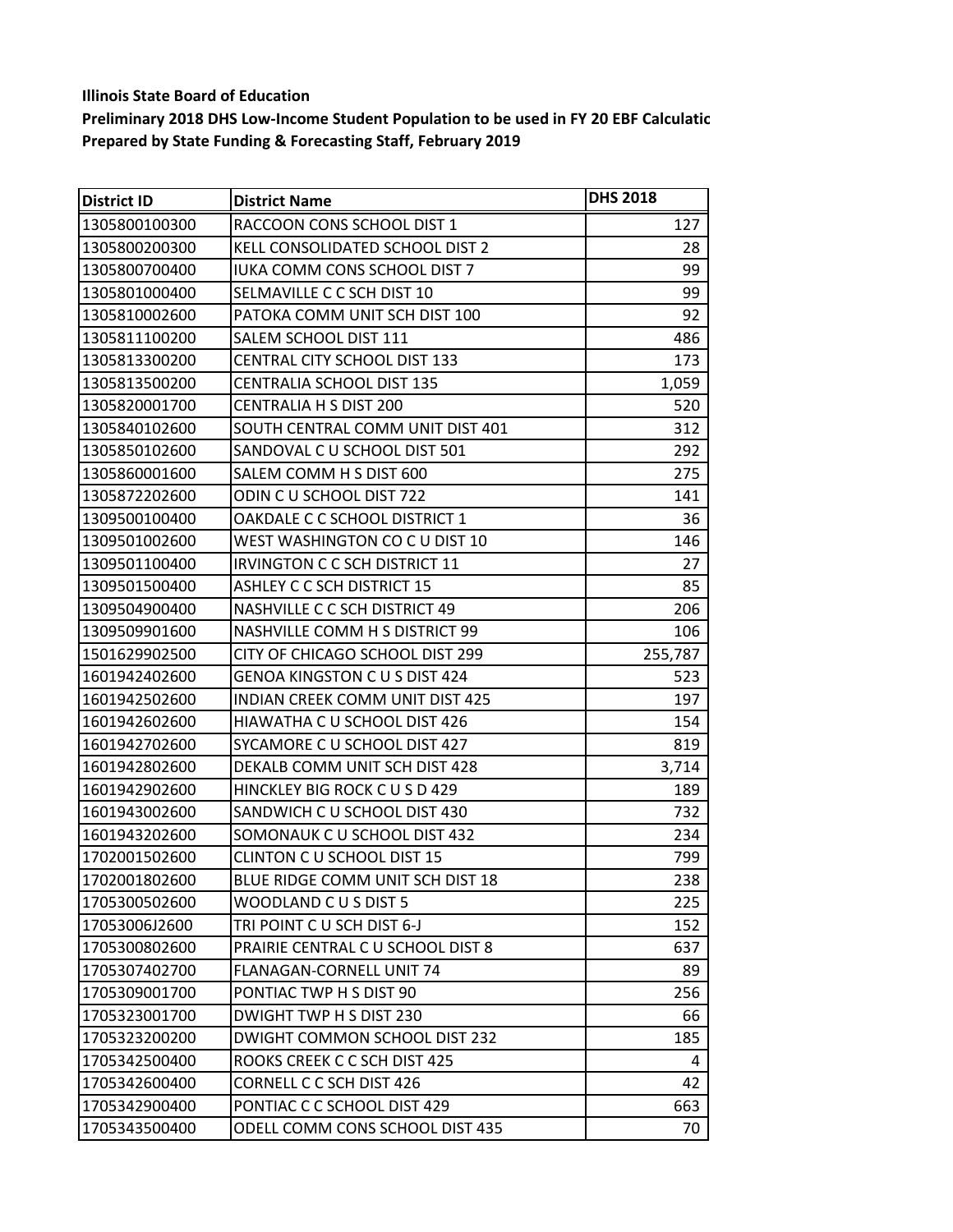| <b>District ID</b> | <b>District Name</b>                   | <b>DHS 2018</b> |
|--------------------|----------------------------------------|-----------------|
| 1705343800400      | SAUNEMIN C CONSOL SCH DIST 438         | 46              |
| 1705402102600      | HARTSBURG EMDEN CUS DIST 21            | 94              |
| 1705402302600      | MT PULASKI COMM UNIT DIST 23           | 182             |
| 1705402700200      | LINCOLN ELEM SCHOOL DIST 27            | 725             |
| 1705406100400      | CHESTER-EAST LINCOLN CCS DIST 61       | 99              |
| 1705408800200      | NEW HOLLAND-MIDDLETOWN E DIST 88       | 55              |
| 1705409200400      | WEST LINCOLN-BROADWELL E S D #92       | 61              |
| 1705440401600      | LINCOLN COMM H S DIST 404              | 372             |
| 1706400202600      | LEROY COMMUNITY UNIT SCH DIST 2        | 154             |
| 1706400302600      | TRI VALLEY C U SCHOOL DISTRICT 3       | 93              |
| 1706400402600      | HEYWORTH CU SCH DIST 4                 | 205             |
| 1706400502600      | MCLEAN COUNTY UNIT DIST NO 5           | 3,974           |
| 1706400702600      | LEXINGTON C U SCH DIST 7               | 126             |
| 1706401602600      | OLYMPIA C U SCHOOL DIST 16             | 550             |
| 1706401902600      | RIDGEVIEW COMM UNIT SCH DIST 19        | 222             |
| 1706408702500      | <b>BLOOMINGTON SCH DIST 87</b>         | 3,030           |
| 1902200200200      | BENSENVILLE SCHOOL DISTRICT 2          | 1,252           |
| 1902200400200      | <b>ADDISON SCHOOL DIST 4</b>           | 2,409           |
| 1902200700200      | WOOD DALE SCHOOL DISTRICT 7            | 550             |
| 1902201000200      | <b>ITASCA SCHOOL DIST 10</b>           | 179             |
| 1902201100200      | MEDINAH SCHOOL DISTRICT 11             | 282             |
| 1902201200200      | ROSELLE SCHOOL DISTRICT 12             | 194             |
| 1902201300200      | <b>BLOOMINGDALE SCHOOL DISTRICT 13</b> | 286             |
| 1902201500200      | MARQUARDT SCHOOL DISTRICT 15           | 1,808           |
| 1902201600200      | QUEEN BEE SCHOOL DISTRICT 16           | 939             |
| 1902202000200      | KEENEYVILLE SCHOOL DISTRICT 20         | 848             |
| 1902202500200      | <b>BENJAMIN SCHOOL DISTRICT 25</b>     | 108             |
| 1902203300200      | WEST CHICAGO SCHOOL DIST 33            | 2,856           |
| 1902203400200      | WINFIELD SCHOOL DISTRICT 34            | 68              |
| 1902204100200      | <b>GLEN ELLYN SCHOOL DISTRICT 41</b>   | 750             |
| 1902204400200      | LOMBARD SCHOOL DISTRICT 44             | 1,106           |
| 1902204500200      | VILLA PARK SCHOOL DIST 45              | 1,686           |
| 1902204800200      | SALT CREEK SCHOOL DIST 48              | 201             |
| 1902205300200      | <b>BUTLER SCHOOL DISTRICT 53</b>       | 33              |
| 1902205800200      | DOWNERS GROVE GRADE SCH DIST 58        | 781             |
| 1902206000200      | MAERCKER SCHOOL DISTRICT 60            | 543             |
| 1902206100200      | DARIEN SCHOOL DIST 61                  | 543             |
| 1902206200200      | <b>GOWER SCHOOL DIST 62</b>            | 219             |
| 1902206300200      | <b>CASS SCHOOL DIST 63</b>             | 196             |
| 1902206600200      | <b>CENTER CASS SCHOOL DIST 66</b>      | 200             |
| 1902206800200      | WOODRIDGE SCHOOL DIST 68               | 1,324           |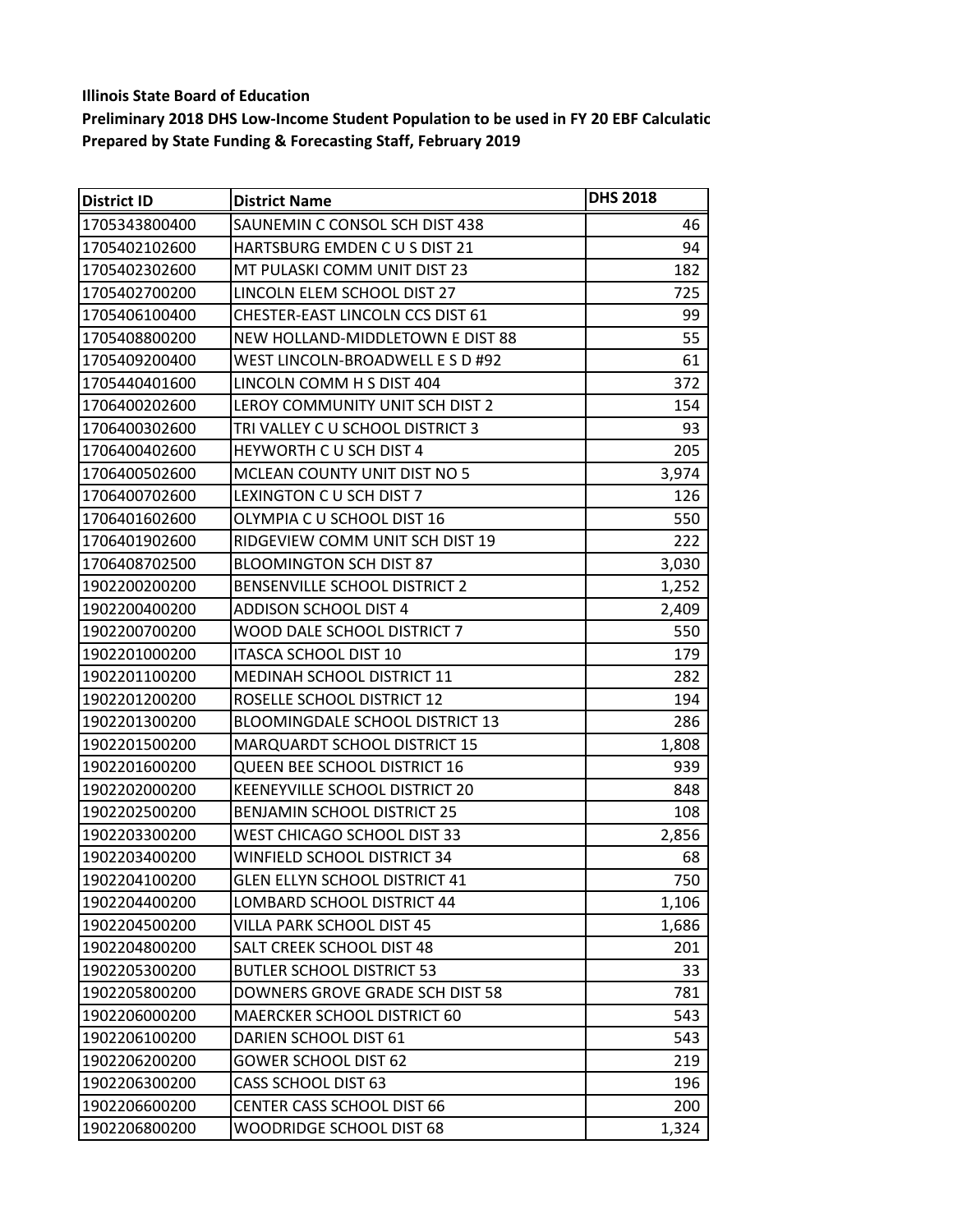| <b>District ID</b> | <b>District Name</b>                   | <b>DHS 2018</b> |
|--------------------|----------------------------------------|-----------------|
| 1902208601700      | HINSDALE TWP H S DIST 86               | 642             |
| 1902208701700      | <b>GLENBARD TWP H S DIST 87</b>        | 2,587           |
| 1902208801600      | DU PAGE HIGH SCHOOL DIST 88            | 1,811           |
| 1902208900400      | GLEN ELLYN C C SCHOOL DIST 89          | 484             |
| 1902209300400      | <b>COMMUNITY CONSOLIDATED S D 93</b>   | 1,239           |
| 1902209401600      | <b>COMMUNITY HIGH SCH DISTRICT 94</b>  | 1,099           |
| 1902209901600      | <b>COMMUNITY HIGH SCHOOL DIST 99</b>   | 1,197           |
| 1902210001600      | FENTON COMM H S DIST 100               | 737             |
| 1902210801600      | LAKE PARK COMM H S DIST 108            | 701             |
| 1902218000400      | <b>COMMUNITY CONS SCH DIST 180</b>     | 485             |
| 1902218100400      | HINSDALE C C SCHOOL DIST 181           | 146             |
| 1902220002600      | <b>COMMUNITY UNIT SCHOOL DIST 200</b>  | 3,355           |
| 1902220102600      | WESTMONT C U SCHOOL DIST 201           | 478             |
| 1902220202600      | LISLE C U SCH DIST 202                 | 379             |
| 1902220302600      | NAPERVILLE C U DIST 203                | 2,230           |
| 1902220402600      | <b>INDIAN PRAIRIE C U SCH DIST 204</b> | 3,995           |
| 1902220502600      | <b>ELMHURST SCHOOL DIST 205</b>        | 1,224           |
| 2002400102600      | EDWARDS COUNTY C U SCH DIST 1          | 329             |
| 2003000702600      | <b>GALLATIN C U SCHOOL DISTRICT 7</b>  | 411             |
| 2003301002600      | HAMILTON CO C U SCHOOL DIST 10         | 526             |
| 2003500102600      | HARDIN CO COMM UNIT DIST 1             | 274             |
| 2007600102600      | POPE CO COMM UNIT DIST 1               | 251             |
| 2008300102600      | GALATIA C U SCHOOL DIST 1              | 204             |
| 2008300202600      | <b>CARRIER MILLS-STONEFORT CUSD 2</b>  | 261             |
| 2008300302600      | HARRISBURG C U SCHOOL DIST 3           | 1,098           |
| 2008300402600      | ELDORADO COMM UNIT DISTRICT 4          | 644             |
| 2009301702400      | ALLENDALE C C SCHOOL DIST 17           | 68              |
| 2009334802600      | WABASH C U SCH DIST 348                | 610             |
| 2009600600400      | NEW HOPE C C SCHOOL DIST 6             | 58              |
| 2009601400400      | GEFF C C SCHOOL DISTRICT 14            | 50              |
| 2009601700400      | JASPER COMM CONS SCHOOL DIST 17        | 82              |
| 2009610002600      | WAYNE CITY C U SCHOOL DIST 100         | 174             |
| 2009611200400      | FAIRFIELD PUBLIC SCHOOL DIST 112       | 330             |
| 2009620002600      | NORTH WAYNE C U SCHOOL DIST 200        | 114             |
| 2009622501600      | <b>FAIRFIELD COMM H S DIST 225</b>     | 209             |
| 2009700102600      | <b>GRAYVILLE C U SCHOOL DIST 1</b>     | 147             |
| 2009700302600      | NORRIS CITY-OMAHA-ENFIELD CUSD 3       | 301             |
| 2009700502600      | CARMI-WHITE COUNTY C U S DIST 5        | 688             |
| 2102804700400      | BENTON COMM CONS SCH DIST 47           | 655             |
| 2102809100400      | AKIN COMM CONS SCHOOL DIST 91          | 33              |
| 2102809902600      | <b>CHRISTOPHER UNIT 99</b>             | 428             |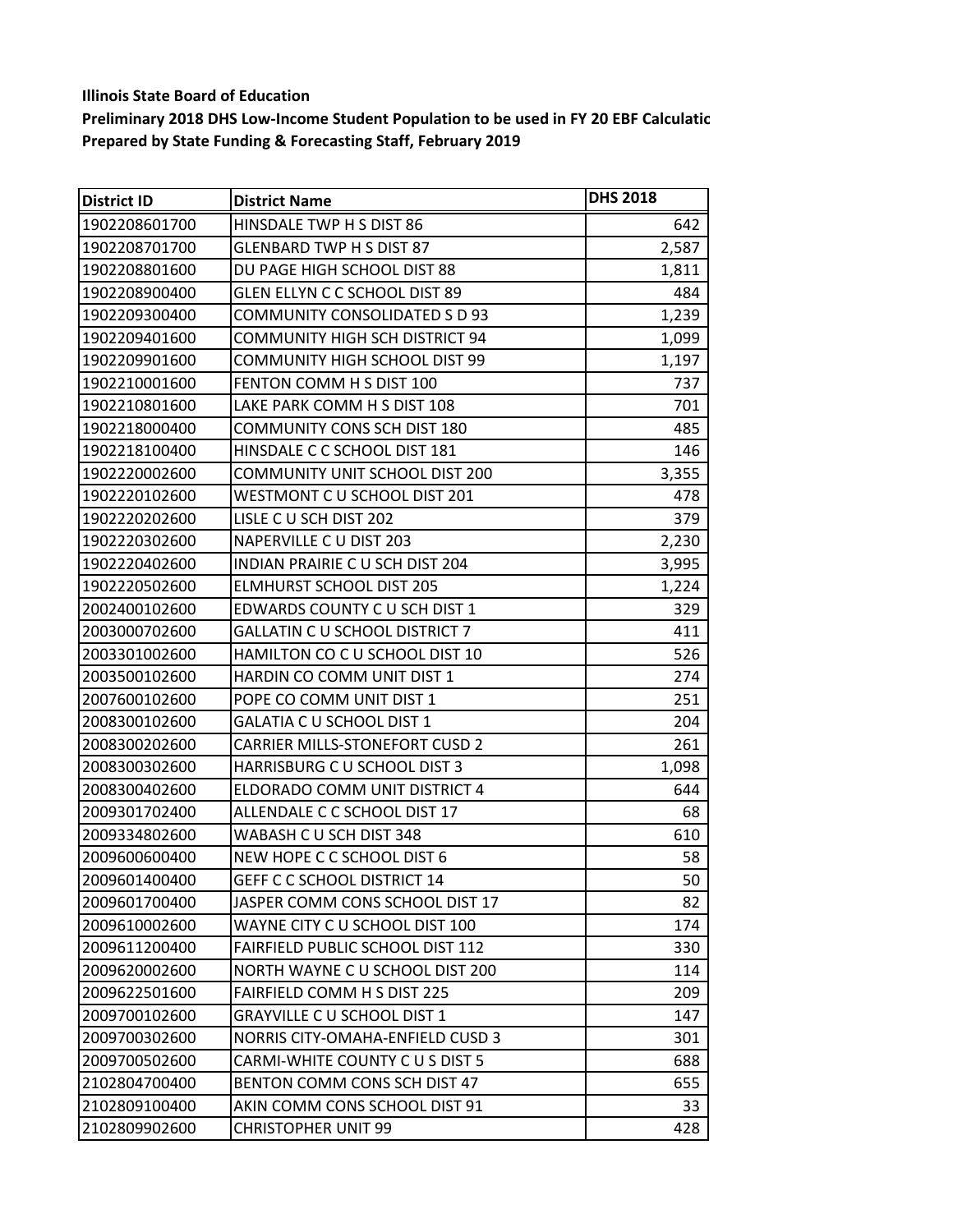| <b>District ID</b> | <b>District Name</b>                    | <b>DHS 2018</b> |
|--------------------|-----------------------------------------|-----------------|
| 2102810301300      | BENTON CONS HIGH SCHOOL DIST 103        | 308             |
| 2102811500400      | <b>EWING NORTHERN C C DISTRICT 115</b>  | 55              |
| 2102816802600      | FRANKFORT COMM UNIT SCH DIST 168        | 1,043           |
| 12102817402600     | <b>THOMPSONVILLE CUSD 174</b>           | 133             |
| 2102818802600      | ZEIGLER-ROYALTON C U S DIST 188         | 358             |
| 2102819602600      | SESSER-VALIER COMM UNIT S D 196         | 251             |
| 2104400102600      | <b>GOREVILLE COMM UNIT DIST 1</b>       | 222             |
| 2104403200300      | NEW SIMPSON HILL CONS DIST 32           | 115             |
| 2104404300300      | <b>BUNCOMBE CONS SCHOOL DIST 43</b>     | 43              |
| 2104405500200      | <b>VIENNA SCHOOL DIST 55</b>            | 197             |
| 2104406400200      | <b>CYPRESS SCHOOL DIST 64</b>           | 56              |
| 2104413301700      | <b>VIENNA H S DISTRICT 133</b>          | 155             |
| 2106100102600      | <b>MASSAC UNIT DISTRICT #1</b>          | 1,135           |
| 2106103802600      | JOPPA-MAPLE GROVE UNIT DIST 38          | 130             |
| 2110000102600      | JOHNSTON CITY C U SCH DIST 1            | 609             |
| 2110000202600      | <b>MARION COMM UNIT SCH DIST 2</b>      | 2,020           |
| 2110000302600      | CRAB ORCHARD C U SCH DIST 3             | 182             |
| 2110000402600      | <b>HERRIN C U SCH DIST 4</b>            | 1,357           |
| 2110000502600      | CARTERVILLE C U SCH DIST 5              | 733             |
| 2403200102600      | COAL CITY C U SCHOOL DISTRICT 1         | 570             |
| 24032002C0200      | MAZON-VERONA-KINSMAN ESD 2C             | 97              |
| 24032024C0400      | NETTLE CREEK C C SCH DIST 24C           | 11              |
| 2403205400200      | <b>MORRIS SCHOOL DISTRICT 54</b>        | 523             |
| 24032060C0400      | SARATOGA COMM CONS S DIST 60C           | 273             |
| 24032072C0400      | GARDNER COMM CONS SCH DIST 72C          | 58              |
| 2403207301700      | <b>GARDNER S WILMINGTON THS DIST 73</b> | 65              |
| 2403207400300      | SOUTH WILMINGTON CONS SCH DIST 74       | 13              |
| 2403207500200      | <b>BRACEVILLE SCHOOL DIST 75</b>        | 51              |
| 2403210101600      | MORRIS COMM HIGH SCH DIST 101           | 292             |
| 2403211101600      | MINOOKA COMM H S DISTRICT 111           | 450             |
| 2403220100400      | MINOOKA COMM CONS S DIST 201            | 932             |
| 2404701801600      | NEWARK COMM H S DIST 18                 | 33              |
| 2404706600400      | NEWARK COMM CONS SCH DIST 66            | 49              |
| 2404708802600      | PLANO COMM UNIT SCHOOL DIST 88          | 1,153           |
| 2404709000400      | LISBON COMM CONS SCH DIST 90            | 13              |
| 2404711502600      | YORKVILLE COMM UNIT SCH DIST 115        | 1,307           |
| 2404730802600      | OSWEGO COMM UNIT SCHOOL DIST 308        | 3,615           |
| 2602900102600      | ASTORIA COMM UNIT SCH DIST 1            | 148             |
| 2602900202600      | VIT COMM UNIT SCH DISTRICT 2            | 133             |
| 2602900302600      | COMM UNIT SCH DIST 3 FULTON CTY         | 174             |
| 2602900402600      | SPOON RIVER VALLEY CUS DIST 4           | 103             |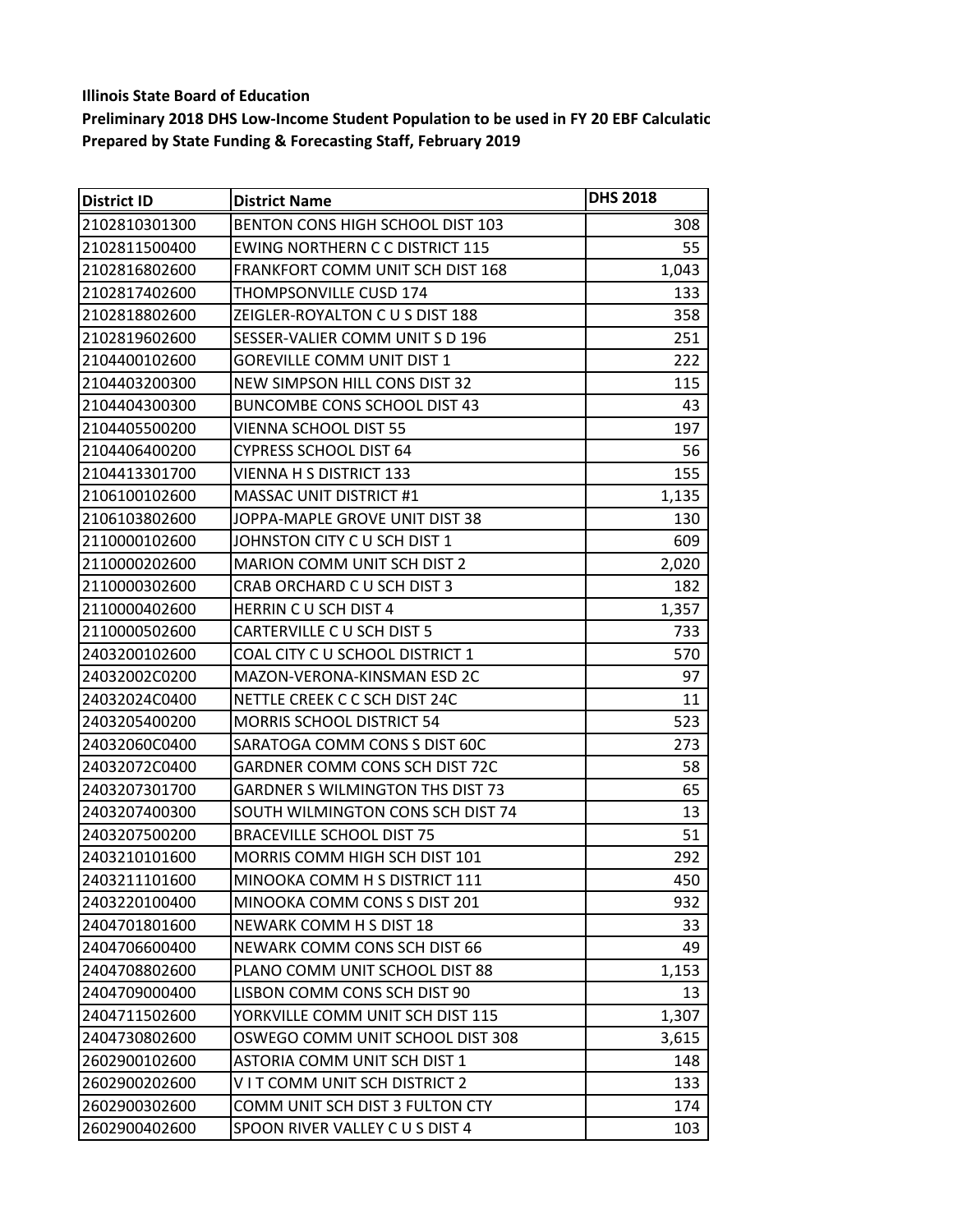| District ID    | <b>District Name</b>                   | <b>DHS 2018</b> |
|----------------|----------------------------------------|-----------------|
| 2602906602500  | CANTON UNION SCHOOL DIST 66            | 1,151           |
| 2602909702600  | LEWISTOWN SCHOOL DIST 97               | 300             |
| 2603430701600  | ILLINI WEST H S DIST 307               | 119             |
| 2603431602600  | WARSAW COMM UNIT SCH DISTRICT 316      | 136             |
| 2603431700400  | <b>CARTHAGE ESD 317</b>                | 200             |
| 2603432502600  | NAUVOO-COLUSA C U S DIST 325           | 89              |
| 2603432700400  | DALLAS ESD 327                         | 83              |
| 2603432802400  | HAMILTON C C SCHOOL DIST 328           | 210             |
| 12603433702600 | SOUTHEASTERN C U SCH DIST 337          | 258             |
| 2603434700400  | LA HARPE CUSD 347                      | 88              |
| 2606210302600  | <b>WEST PRAIRIE</b>                    | 252             |
| 2606217002600  | <b>BUSHNELL PRAIRIE CITY CUS D 170</b> | 344             |
| 2606218502600  | MACOMB COMM UNIT SCH DIST 185          | 900             |
| 2608500502600  | SCHUYLER-INDUSTRY                      | 385             |
| 2800601700400  | OHIO COMM CONS SCHOOL DIST 17          | 39              |
| 2800608400400  | MALDEN COMM CONS SCH DIST 84           | 30              |
| 2800609400400  | LADD COMM CONS SCHOOL DIST 94          | 95              |
| 2800609800200  | DALZELL SCHOOL DISTRICT 98             | 18              |
| 2800609900400  | SPRING VALLEY C C SCH DIST 99          | 337             |
| 2800610302200  | DEPUE UNIT SCHOOL DIST 103             | 202             |
| 2800611500200  | PRINCETON ELEM SCHOOL DIST 115         | 434             |
| 2800630302600  | LA MOILLE C U SCHOOL DIST 303          | 78              |
| 2800634002600  | <b>BUREAU VALLEY CUSD 340</b>          | 403             |
| 2800650001500  | PRINCETON HIGH SCH DIST 500            | 200             |
| 2800650201700  | <b>HALL HIGH SCH DIST 502</b>          | 210             |
| 2800650501600  | OHIO COMMUNITY H S DIST 505            | 15              |
| 2803719000200  | <b>COLONA SCHOOL DISTRICT 190</b>      | 170             |
| 2803722302600  | ORION COMM UNIT SCHOOL DIST 223        | 186             |
| 2803722402600  | GALVA COMM UNIT SCH DIST 224           | 228             |
| 2803722502600  | ALWOOD COMM UNIT SCH DIST 225          | 104             |
| 2803722602600  | ANNAWAN COMM UNIT SCH DIST 226         | 106             |
| 2803722702600  | CAMBRIDGE C U SCH DIST 227             | 137             |
| 2803722802600  | <b>GENESEO COMM UNIT SCH DIST 228</b>  | 519             |
| 2803722902600  | KEWANEE COMM UNIT SCH DIST 229         | 1,286           |
| 2803723002600  | WETHERSFIELD C U SCH DIST 230          | 234             |
| 2808800102600  | BRADFORD COMM UNIT SCH DIST 1          | 82              |
| 2808810002600  | STARK COUNTY C U SCH DIST 100          | 279             |
| 3000200102200  | CAIRO UNIT SCHOOL DISTRICT 1           | 318             |
| 3000200502600  | EGYPTIAN COMM UNIT SCH DIST 5          | 211             |
| 3003908600300  | <b>DESOTO CONS SCHOOL DISTRICT 86</b>  | 104             |
| 3003909500200  | CARBONDALE ELEM SCH DIST 95            | 1,140           |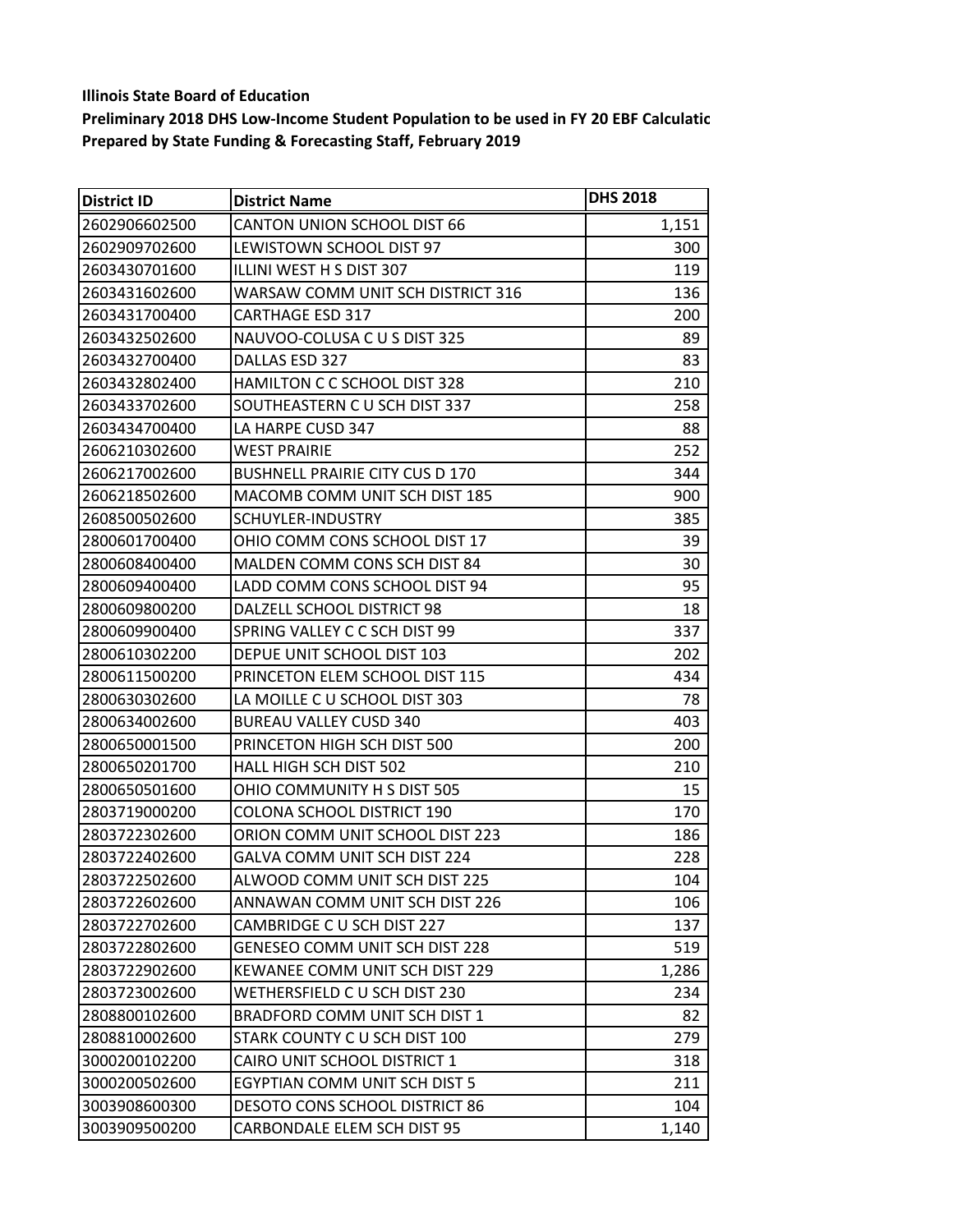| <b>District ID</b> | <b>District Name</b>                 | <b>DHS 2018</b> |
|--------------------|--------------------------------------|-----------------|
| 3003913000400      | GIANT CITY C C SCHOOL DIST 130       | 52              |
| 3003914000400      | UNITY POINT C C SCHOOL DIST 140      | 280             |
| 3003916501600      | CARBONDALE COMM H S DISTRICT 165     | 548             |
| 3003917602600      | TRICO COMM UNIT SCH DISTRICT 176     | 432             |
| 3003918602600      | MURPHYSBORO C U SCH DIST 186         | 1,279           |
| 3003919602600      | ELVERADO C U SCHOOL DIST 196         | 216             |
| 3007300500200      | TAMAROA SCHOOL DIST 5                | 55              |
| 3007305000200      | PINCKNEYVILLE SCH DIST 50            | 215             |
| 3007310101600      | PINCKNEYVILLE COMM H S DIST 101      | 148             |
| 3007320400400      | <b>COMMUNITY CONS SCH DIST 204</b>   | 45              |
| 3007330002600      | DU QUOIN C U SCHOOL DISTRICT 300     | 719             |
| 3007710002600      | CENTURY COMM UNIT SCH DIST 100       | 153             |
| 3007710102600      | MERIDIAN CU SCH DISTRICT 101         | 357             |
| 3009101600400      | LICK CREEK C C SCH DISTRICT 16       | 31              |
| 3009101702200      | <b>COBDEN SCH UNIT DIST 17</b>       | 258             |
| 3009103700400      | ANNA C C SCH DIST 37                 | 379             |
| 3009104300400      | JONESBORO C C SCHOOL DIST 43         | 160             |
| 3009106602200      | DONGOLA SCH UNIT DIST 66             | 158             |
| 3009108101600      | ANNA JONESBORO COMM H S DIST 81      | 206             |
| 3009108402600      | SHAWNEE C U SCH DIST 84              | 231             |
| 3104504602200      | <b>SCHOOL DISTRICT 46</b>            | 20,192          |
| 3104510102200      | BATAVIA UNIT SCHOOL DIST 101         | 1,114           |
| 3104512902200      | AURORA WEST UNIT SCHOOL DIST 129     | 6,958           |
| 3104513102200      | AURORA EAST UNIT SCHOOL DIST 131     | 11,538          |
| 3104530002600      | COMM UNIT SCH DIST 300               | 7,668           |
| 3104530102600      | CENTRAL COMM UNIT SCH DIST 301       | 527             |
| 3104530202600      | KANELAND C U SCHOOL DIST 302         | 603             |
| 3104530302600      | ST CHARLES C U SCHOOL DIST 303       | 1,753           |
| 3104530402600      | GENEVA COMM UNIT SCH DIST 304        | 446             |
| 3203800302600      | DONOVAN COMM UNIT SCHOOL DIST 3      | 122             |
| 3203800402600      | CENTRAL COMM UNIT SCHOOL DIST 4      | 304             |
| 3203800602600      | CISSNA PARK COMM UNIT SCH DIST 6     | 91              |
| 3203800902600      | IROQUOIS CO C U SCHOOL DIST 9        | 544             |
| 3203801002600      | <b>IROQUOIS WEST CUS DIST 10</b>     | 474             |
| 3203812402600      | MILFORD AREA PUBLIC SCHL DIST 124    | 281             |
| 3203824902600      | <b>CRESCENT-IROQUOIS</b>             | 29              |
| 3204600102600      | MOMENCE COMM UNIT SCH DIST 1         | 522             |
| 3204600202600      | <b>HERSCHER COMM UNIT SCH DIST 2</b> | 404             |
| 3204600502600      | MANTENO COMM UNIT SCH DIST 5         | 569             |
| 3204600602600      | <b>GRANT PARK C U SCHOOL DIST 6</b>  | 146             |
| 3204605300200      | <b>BOURBONNAIS SCHOOL DIST 53</b>    | 966             |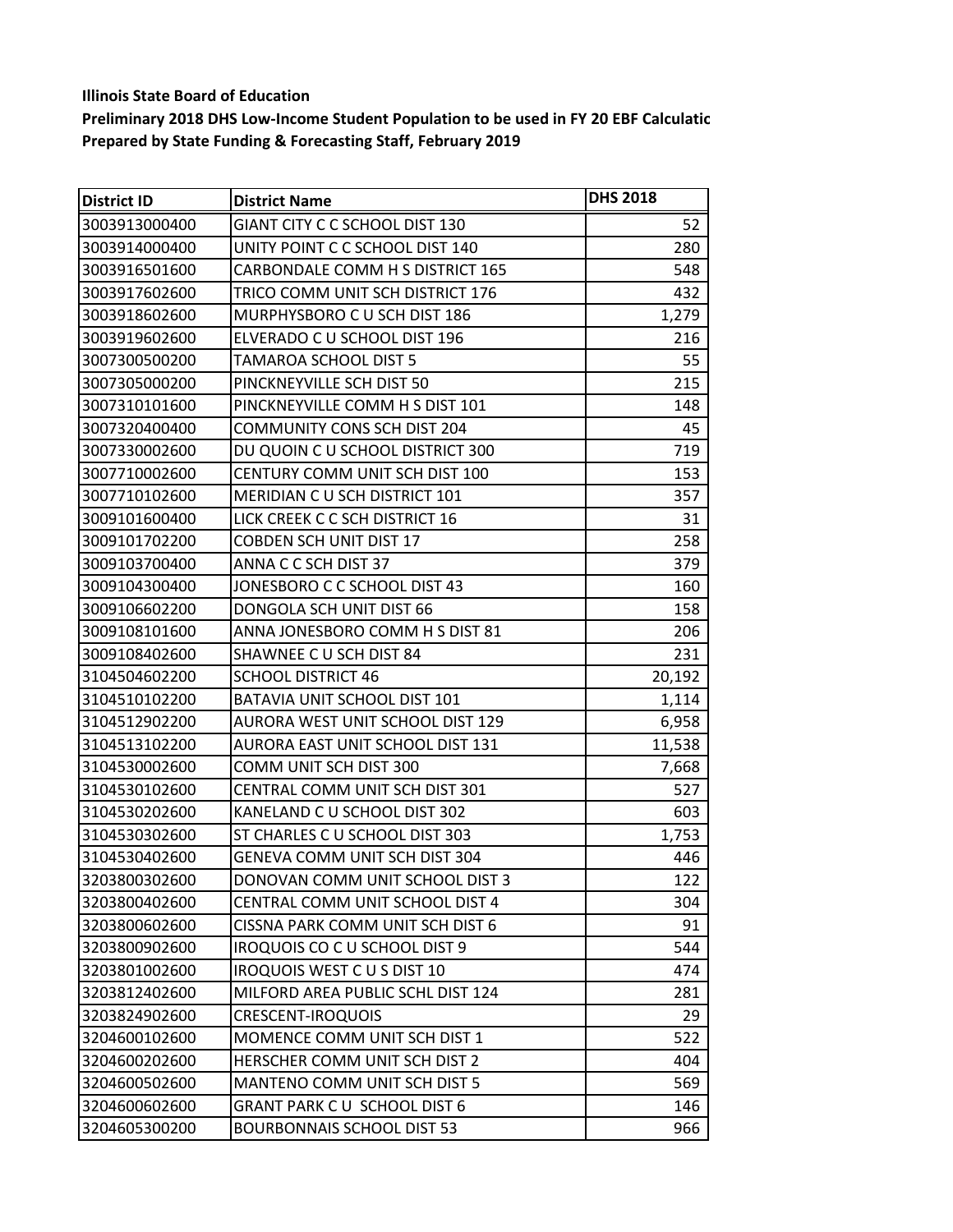| District ID   | <b>District Name</b>                    | <b>DHS 2018</b> |
|---------------|-----------------------------------------|-----------------|
| 3204606100200 | <b>BRADLEY SCHOOL DIST 61</b>           | 786             |
| 3204611102500 | KANKAKEE SCHOOL DIST 111                | 3,868           |
| 3204625600400 | ST ANNE C C SCHOOL DIST 256             | 157             |
| 3204625800400 | ST GEORGE C C SCHOOL DIST 258           | 94              |
| 3204625900400 | PEMBROKE C C SCHOOL DISTRICT 259        | 157             |
| 3204630201600 | ST ANNE COMM H S DIST 302               | 127             |
| 3204630701600 | <b>BRADLEY BOURBONNAIS C HS D 307</b>   | 700             |
| 3303623502600 | <b>WEST CENTRAL</b>                     | 269             |
| 3304820202600 | KNOXVILLE C U SCHOOL DIST 202           | 384             |
| 3304820502600 | GALESBURG C U SCHOOL DIST 205           | 2,717           |
| 3304820802600 | ROW V A COMM UNIT SCH DIST 208          | 173             |
| 3304821002600 | WILLIAMSFIELD CUS DIST 210              | 77              |
| 3304827602600 | <b>ABINGDON - AVON CUSD 276</b>         | 432             |
| 3306640402600 | MERCER COUNTY SD 404                    | 444             |
| 3309423802600 | MONMOUTH-ROSEVILLE                      | 1,000           |
| 3309430402600 | <b>UNITED CUSD 304</b>                  | 308             |
| 3404900100200 | WINTHROP HARBOR SCHOOL DIST 1           | 204             |
| 3404900300400 | <b>BEACH PARK C C SCHOOL DIST 3</b>     | 1,250           |
| 3404900600200 | ZION ELEMENTARY SCHOOL DISTRICT 6       | 2,058           |
| 3404902400400 | MILLBURN C C SCHOOL DIST 24             | 108             |
| 3404903300200 | <b>EMMONS SCHOOL DISTRICT 33</b>        | 43              |
| 3404903400400 | <b>ANTIOCH C C SCHOOL DISTRICT 34</b>   | 641             |
| 3404903600200 | <b>GRASS LAKE SCHOOL DIST 36</b>        | 66              |
| 3404903700200 | <b>GAVIN SCHOOL DIST 37</b>             | 386             |
| 3404903800200 | <b>BIG HOLLOW SCHOOL DIST 38</b>        | 429             |
| 3404904100400 | LAKE VILLA C C SCHOOL DIST 41           | 674             |
| 3404904600400 | <b>GRAYSLAKE C C SCHOOL DISTRICT 46</b> | 960             |
| 3404905000400 | WOODLAND C C SCHOOL DIST 50             | 1,747           |
| 3404905600200 | <b>GURNEE SCHOOL DIST 56</b>            | 871             |
| 3404906002600 | WAUKEGAN C U SCHOOL DIST 60             | 12,562          |
| 3404906500200 | LAKE BLUFF ELEM SCHOOL DIST 65          | 93              |
| 3404906700500 | LAKE FOREST SCHOOL DIST 67              | 60              |
| 3404906800200 | OAK GROVE SCHOOL DIST 68                | 41              |
| 3404907000200 | LIBERTYVILLE SCHOOL DIST 70             | 155             |
| 3404907200200 | RONDOUT SCHOOL DIST 72                  | 19              |
| 3404907300400 | <b>HAWTHORN C C SCHOOL DIST 73</b>      | 1,047           |
| 3404907500200 | MUNDELEIN ELEM SCHOOL DIST 75           | 692             |
| 3404907600200 | DIAMOND LAKE SCHOOL DIST 76             | 549             |
| 3404907900200 | <b>FREMONT SCHOOL DIST 79</b>           | 269             |
| 3404909502600 | LAKE ZURICH C U SCH DIST 95             | 758             |
| 3404909600400 | KILDEER COUNTRYSIDE C C S DIST 96       | 325             |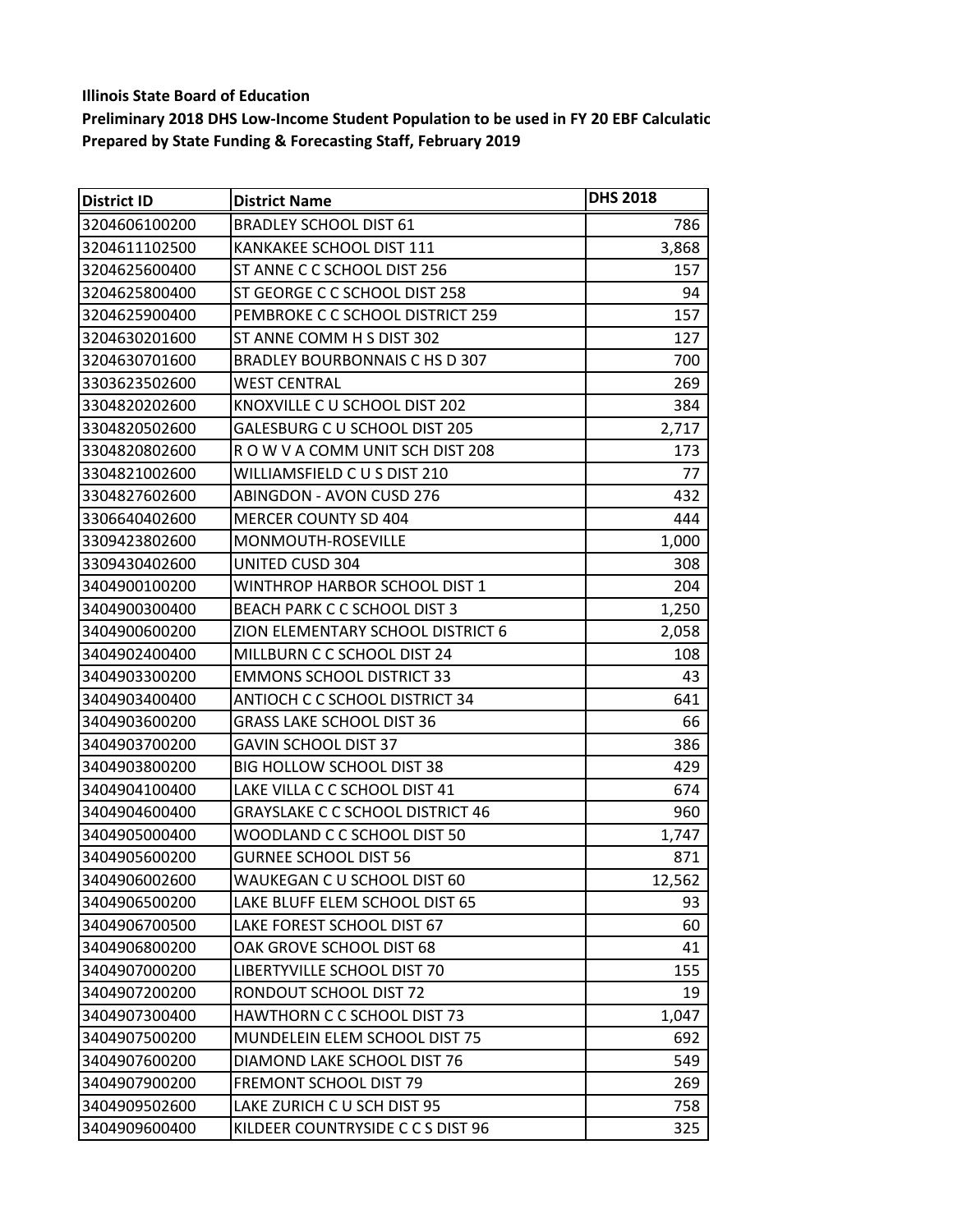| <b>District ID</b> | <b>District Name</b>                    | <b>DHS 2018</b> |
|--------------------|-----------------------------------------|-----------------|
| 3404910200400      | APTAKISIC-TRIPP C C S DIST 102          | 343             |
| 3404910300200      | LINCOLNSHIRE-PRAIRIEVIEW S D 103        | 69              |
| 3404910600200      | <b>BANNOCKBURN SCHOOL DIST 106</b>      | 38              |
| 3404910900200      | DEERFIELD SCHOOL DIST 109               | 147             |
| 3404911200200      | <b>NORTH SHORE SD 112</b>               | 743             |
| 3404911301700      | TOWNSHIP HIGH SCHOOL DIST 113           | 431             |
| 3404911400200      | FOX LAKE GRADE SCHOOL DIST 114          | 370             |
| 3404911501600      | LAKE FOREST COMM H S DISTRICT 115       | 82              |
| 3404911602600      | ROUND LAKE AREA SCHS - DIST 116         | 5,040           |
| 3404911701600      | ANTIOCH COMM HIGH SCH DIST 117          | 444             |
| 3404911802600      | WAUCONDA COMM UNIT S DIST 118           | 1,499           |
| 3404912001300      | MUNDELEIN CONS HIGH SCH DIST 120        | 714             |
| 3404912101700      | WARREN TWP HIGH SCH DIST 121            | 1,121           |
| 3404912401600      | <b>GRANT COMM H S DISTRICT 124</b>      | 572             |
| 3404912501300      | <b>ADLAI E STEVENSON DIST 125</b>       | 442             |
| 3404912601700      | ZION-BENTON TWP H S DIST 126            | 1,419           |
| 3404912701600      | <b>GRAYSLAKE COMM HIGH SCH DIST 127</b> | 581             |
| 3404912801600      | LIBERTYVILLE COMM H SCH DIST 128        | 353             |
| 3404918702600      | NORTH CHICAGO SCHOOL DIST 187           | 2,573           |
| 3404922002600      | BARRINGTON C U SCHOOL DIST 220          | 1,295           |
| 3505000102600      | LELAND COMM UNIT SCH DIST 1             | 86              |
| 3505000202600      | <b>COMMUNITY UNIT SCH DIST 2</b>        | 240             |
| 3505000902600      | EARLVILLE COMM UNIT SCH DIST 9          | 196             |
| 3505001750400      | DIMMICK CONSOLIDATED UNIT 175           | 18              |
| 3505004001700      | STREATOR TWP H S DIST 40                | 449             |
| 3505004400200      | STREATOR ELEM SCHOOL DIST 44            | 998             |
| 3505006500400      | Allen Otter Creek CCSD 65               | 32              |
| 3505007900400      | TONICA COMM CONS SCH DIST 79            | 46              |
| 3505008200400      | DEER PARK C C SCHOOL DIST 82            | 13              |
| 3505009500400      | <b>GRAND RIDGE C C SCHOOL DIST 95</b>   | 58              |
| 3505012001700      | LA SALLE-PERU TWP H S D 120             | 536             |
| 3505012200200      | LASALLE ELEM SCHOOL DIST 122            | 683             |
| 3505012400200      | PERU ELEM SCHOOL DISTRICT 124           | 404             |
| 3505012500200      | OGLESBY ELEM SCH DIST 125               | 210             |
| 3505014001700      | OTTAWA TWP H S DIST 140                 | 613             |
| 3505014100200      | OTTAWA ELEM SCHOOL DIST 141             | 999             |
| 3505015000200      | <b>MARSEILLES ELEM SCHOOL DIST 150</b>  | 288             |
| 3505016001700      | SENECA TWP H S DIST 160                 | 114             |
| 3505017000400      | SENECA COMM CONS SCH DIST 170           | 150             |
| 3505018500400      | WALTHAM C C SCHOOL DIST 185             | 35              |
| 3505019500400      | WALLACE C C SCHOOL DIST 195             | 61              |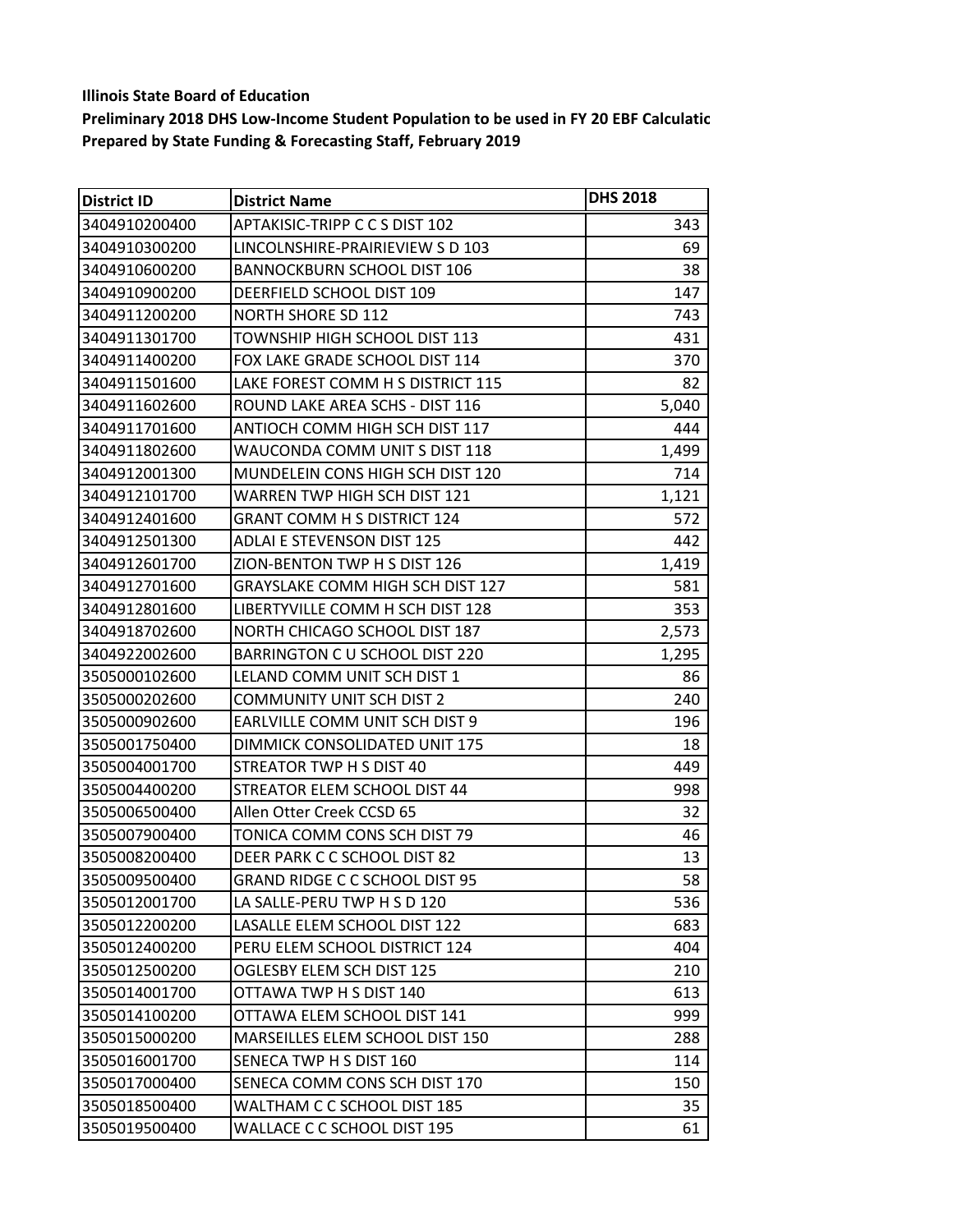| <b>District ID</b> | <b>District Name</b>                  | <b>DHS 2018</b> |
|--------------------|---------------------------------------|-----------------|
| 3505021000400      | MILLER TWP CC SCH DIST 210            | 70              |
| 3505023000400      | RUTLAND C C SCHOOL DIST 230           | 24              |
| 3505028001700      | MENDOTA TWP H S DIST 280              | 274             |
| 3505028900400      | MENDOTA C C SCHOOL DIST 289           | 617             |
| 3505042502600      | LOSTANT COMM UNIT SCH DIST 425        | 44              |
| 3505900502600      | <b>HENRY-SENACHWINE CUSD 5</b>        | 241             |
| 3505900702600      | MIDLAND COMMUNITY UNIT DIST 7         | 271             |
| 3507853502600      | PUTNAM CO C U SCHOOL DIST 535         | 219             |
| 3905500102600      | ARGENTA-OREANA COMM UNIT SCH D 1      | 351             |
| 3905500202600      | MAROA FORSYTH C U SCH DIST 2          | 245             |
| 3905500302600      | MT ZION COMM UNIT SCH DIST 3          | 476             |
| 3905500902600      | <b>SANGAMON VALLEY CUSD 9</b>         | 238             |
| 3905501102600      | WARRENSBURG-LATHAM C U DIST 11        | 264             |
| 3905501502600      | <b>MERIDIAN COMM UNIT SCH DIST 15</b> | 334             |
| 3905506102500      | DECATUR SCHOOL DISTRICT 61            | 6,923           |
| 3907400502600      | BEMENT COMM UNIT SCHOOL DIST 5        | 129             |
| 3907402502600      | MONTICELLO C U SCHOOL DIST 25         | 329             |
| 3907405702600      | DELAND-WELDON C U SCH DIST 57         | 91              |
| 3907410002600      | CERRO GORDO C U SCHOOL DIST 100       | 139             |
| 4000704002600      | CALHOUN COMM UNIT SCH DIST 40         | 144             |
| 4000704202600      | BRUSSELS COMM UNIT SCHOOL DIST 42     | 28              |
| 4003100102600      | CARROLLTON C U SCHOOL DIST 1          | 232             |
| 4003100302600      | NORTH GREENE UNIT SCHOOL DIST 3       | 519             |
| 4003101002600      | GREENFIELD C U SCHOOL DIST 10         | 166             |
| 4004210002600      | JERSEY C U SCH DIST 100               | 973             |
| 4005600102600      | CARLINVILLE C U SCHOOL DIST 1         | 636             |
| 4005600202600      | NORTHWESTERN CU SCH DIST 2            | 147             |
| 4005600502600      | MOUNT OLIVE C U SCHOOL DIST 5         | 209             |
| 4005600602600      | STAUNTON COMM UNIT SCH DIST 6         | 448             |
| 4005600702600      | GILLESPIE COMM UNIT SCH DIST 7        | 710             |
| 4005600802600      | BUNKER HILL C U SCHOOL DIST 8         | 249             |
| 4005600902600      | SOUTHWESTERN C U SCH DIST 9           | 496             |
| 4005603402600      | <b>NORTH MAC CUSD 34</b>              | 638             |
| 4105700102600      | ROXANA COMM UNIT SCHOOL DIST 1        | 834             |
| 4105700202600      | TRIAD COMM UNIT SCHOOL DIST 2         | 679             |
| 4105700302600      | VENICE COMM UNIT SCHOOL DIST 3        | 92              |
| 4105700502600      | HIGHLAND COMM UNIT SCH DIST 5         | 639             |
| 4105700702600      | EDWARDSVILLE C U SCHOOL DIST 7        | 1,297           |
| 4105700802600      | BETHALTO C U SCHOOL DIST 8            | 985             |
| 4105700902600      | <b>GRANITE CITY C U SCHOOL DIST 9</b> | 3,728           |
| 4105701002600      | COLLINSVILLE C U SCH DIST 10          | 3,394           |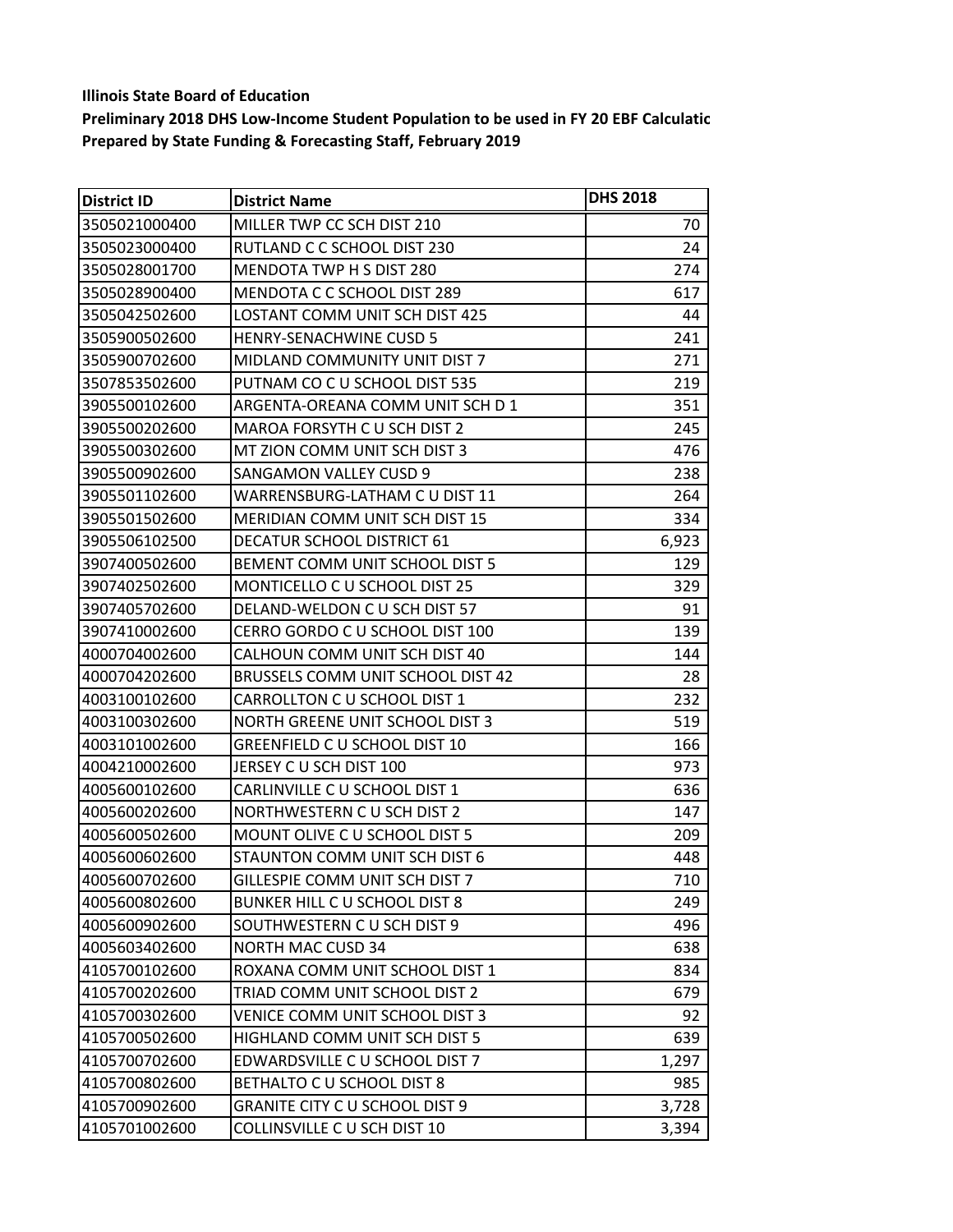| <b>District ID</b> | <b>District Name</b>                  | <b>DHS 2018</b> |
|--------------------|---------------------------------------|-----------------|
| 4105701102600      | ALTON COMM UNIT SCHOOL DIST 11        | 3,653           |
| 4105701202600      | <b>MADISON COMM UNIT SCH DIST 12</b>  | 586             |
| 4105701300200      | <b>EAST ALTON SCHOOL DISTRICT 13</b>  | 519             |
| 4105701401600      | EAST ALTON-WOOD RIVER C H S D 14      | 348             |
| 4105701500300      | WOOD RIVER-HARTFORD ELEM S D 15       | 350             |
| 4406300200300      | NIPPERSINK SCHOOL DISTRICT 2          | 239             |
| 4406300300300      | FOX RIVER GROVE CONS S D 3            | 73              |
| 4406301202600      | JOHNSBURG C U SCHOOL DIST 12          | 405             |
| 4406301500400      | MCHENRY C C SCHOOL DIST 15            | 1,760           |
| 4406301800400      | RILEY C C SCHOOL DIST 18              | 94              |
| 4406301902400      | ALDEN HEBRON SCHOOL DIST 19           | 206             |
| 4406302600400      | CARY C C SCHOOL DIST 26               | 574             |
| 4406303600200      | <b>HARRISON SCHOOL DISTRICT 36</b>    | 201             |
| 4406304600300      | PRAIRIE GROVE C SCH DIST 46           | 129             |
| 4406304700400      | CRYSTAL LAKE C C SCH DIST 47          | 1,917           |
| 4406305002600      | HARVARD C U SCHOOL DIST 50            | 1,702           |
| 4406315401600      | MARENGO COMM HS DIST 154              | 178             |
| 4406315501600      | <b>COMMUNITY HIGH SCHOOL DIST 155</b> | 1,076           |
| 4406315601600      | MCHENRY COMM H S DIST 156             | 735             |
| 4406315701600      | RICHMOND-BURTON COMM H SC D 157       | 113             |
| 4406315802200      | HUNTLEY CONS SCHOOL DIST 158          | 1,175           |
| 4406316500300      | MARENGO-UNION ELEM CONS DIST 165      | 390             |
| 4406320002600      | WOODSTOCK C U SCHOOL DIST 200         | 2,399           |
| 4506700302600      | VALMEYER COMM UNIT SCH DIST 3         | 62              |
| 4506700402600      | COLUMBIA COMM UNIT SCH DIST 4         | 209             |
| 4506700502600      | WATERLOO COMM UNIT SCH DIST 5         | 456             |
| 4507900102200      | COULTERVILLE UNIT SCHOOL DIST 1       | 103             |
| 4507912201900      | <b>CHESTER N H SCHOOL DIST 122</b>    | 23              |
| 4507913202600      | RED BUD C U SCHOOL DIST 132           | 386             |
| 4507913400400      | PRAIRIE DU ROCHER C C S D 134         | 58              |
| 4507913802600      | STEELEVILLE C U SCH DIST 138          | 134             |
| 4507913902600      | CHESTER COMM UNIT SCH DIST 139        | 515             |
| 4507914002600      | SPARTA C U SCHOOL DIST 140            | 625             |
| 4705217002200      | DIXON UNIT SCHOOL DIST 170            | 1,340           |
| 4705222000200      | STEWARD ELEM SCHOOL DIST 220          | 19              |
| 4705227102600      | LEE CENTER C U SCHOOL DIST 271        | 90              |
| 4705227202600      | AMBOY COMM UNIT SCHOOL DIST 272       | 266             |
| 4705227502600      | <b>ASHTON COMM UNIT SCH DIST 275</b>  | 210             |
| 4707114400300      | KINGS CONSOLIDATED SCH DIST 144       | 42              |
| 4707116100400      | CRESTON COMM CONS SCHOOL DIST 161     | 28              |
| 4707121201700      | ROCHELLE TWP HIGH SCH DIST 212        | 380             |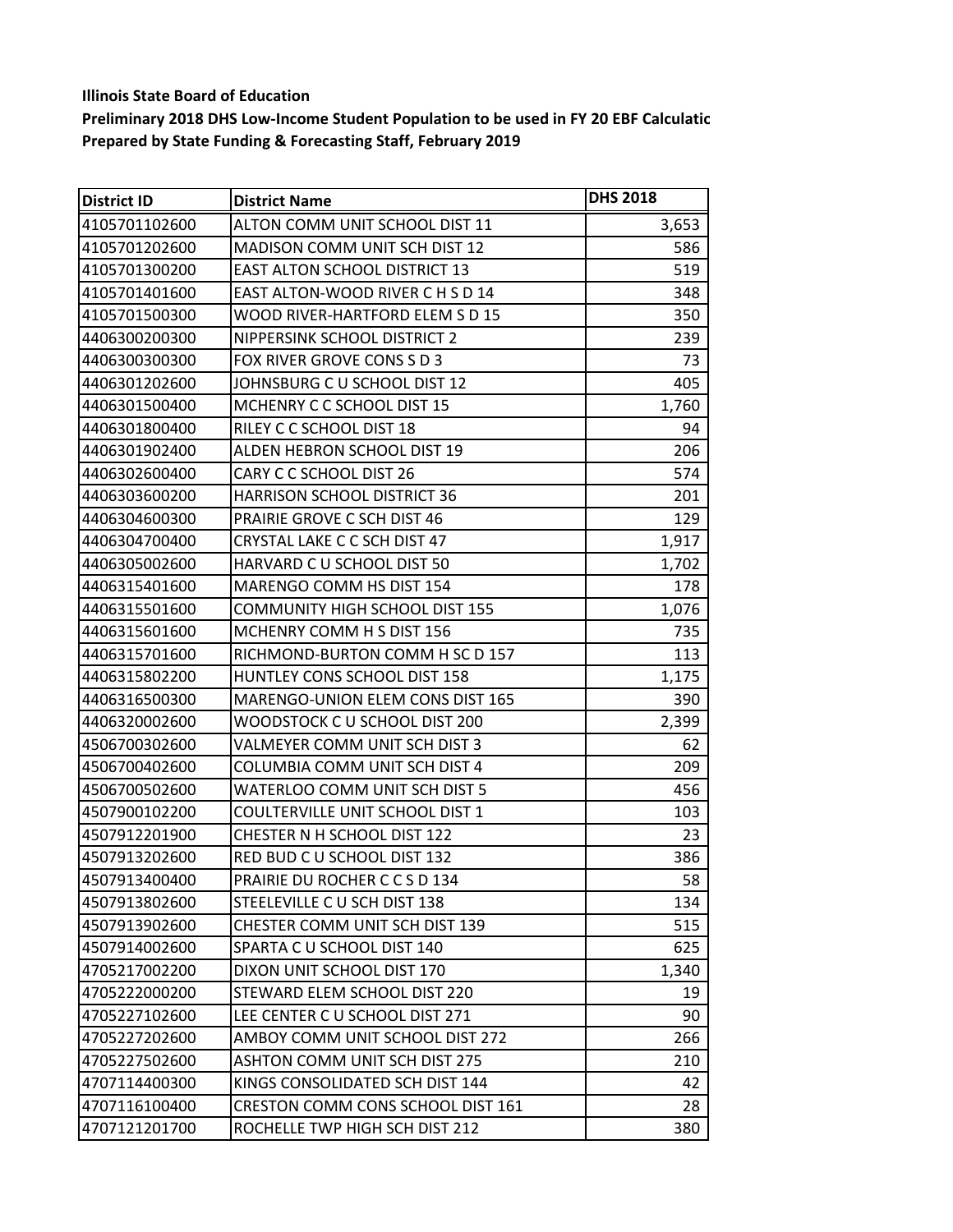| <b>District ID</b> | <b>District Name</b>                 | <b>DHS 2018</b> |
|--------------------|--------------------------------------|-----------------|
| 4707122002600      | OREGON C U SCHOOL DIST-220           | 649             |
| 4707122102600      | FORRESTVILLE VALLEY C U S D 221      | 274             |
| 4707122202600      | POLO COMM UNIT SCHOOL DIST 222       | 270             |
| 4707122302600      | <b>MERIDIAN C U SCH DIST 223</b>     | 417             |
| 4707122602600      | BYRON COMM UNIT SCHOOL DIST 226      | 290             |
| 4707123100400      | ROCHELLE COMM CONS DIST 231          | 826             |
| 4707126900400      | <b>ESWOOD C C DISTRICT 269</b>       | 32              |
| 4709800102600      | ERIE COMM UNIT SCH DIST 1            | 143             |
| 4709800202600      | RIVER BEND COMM UNIT DIST 2          | 271             |
| 4709800302600      | PROPHETSTOWN-LYNDON-TAMPICO CUSD3    | 301             |
| 4709800502600      | STERLING C U DIST 5                  | 1,749           |
| 4709800602600      | <b>MORRISON COMM UNIT SCH DIST 6</b> | 315             |
| 4709801300200      | ROCK FALLS ELEMENTARY SCH DIST 13    | 679             |
| 4709802000200      | EAST COLOMA - NELSON CESD 20         | 119             |
| 4709814500400      | MONTMORENCY C C SCH DIST 145         | 84              |
| 4709830101700      | ROCK FALLS TWP H S DIST 301          | 343             |
| 4807206200200      | PLEASANT VALLEY SCH DIST 62          | 409             |
| 4807206300200      | NORWOOD ELEM SCHOOL DIST 63          | 187             |
| 4807206600200      | <b>BARTONVILLE SCHOOL DIST 66</b>    | 126             |
| 4807206800200      | OAK GROVE SCHOOL DIST 68             | 117             |
| 4807206900200      | PLEASANT HILL SCHOOL DIST 69         | 150             |
| 4807207000200      | MONROE SCHOOL DIST 70                | 77              |
| 4807215002500      | PEORIA SCHOOL DISTRICT 150           | 10,419          |
| 4807226502600      | FARMINGTON CENTRAL CUSD 265          | 424             |
| 4807230902600      | BRIMFIELD C U SCHOOL DIST 309        | 86              |
| 4807231001600      | LIMESTONE COMM HIGH SCH DIST 310     | 385             |
| 4807231600400      | LIMESTONE WALTERS CCS DIST 316       | 41              |
| 4807232102600      | IL VALLEY CENTRAL UNIT DIST 321      | 704             |
| 4807232202600      | ELMWOOD C U SCHOOL DISTRICT 322      | 152             |
| 4807232302600      | DUNLAP C U SCHOOL DIST 323           | 654             |
| 4807232502600      | PEORIA HGHTS C U SCH DIST 325        | 436             |
| 4807232602600      | PRINCEVILLE C U SCH DIST 326         | 174             |
| 4807232702600      | ILLINI BLUFFS CU SCH DIST 327        | 201             |
| 4807232800300      | HOLLIS CONS SCHOOL DIST 328          | 15              |
| 4908102900200      | <b>HAMPTON SCHOOL DISTRICT 29</b>    | 39              |
| 4908103001700      | UNITED TWP HS DISTRICT 30            | 887             |
| 4908103400200      | SILVIS SCHOOL DISTRICT 34            | 373             |
| 4908103600200      | CARBON CLIFF-BARSTOW SCH DIST 36     | 163             |
| 4908103700200      | EAST MOLINE SCHOOL DISTRICT 37       | 1,806           |
| 4908104002200      | MOLINE UNIT SCHOOL DISTRICT 40       | 3,665           |
| 4908104102500      | ROCK ISLAND SCHOOL DISTRICT 41       | 3,928           |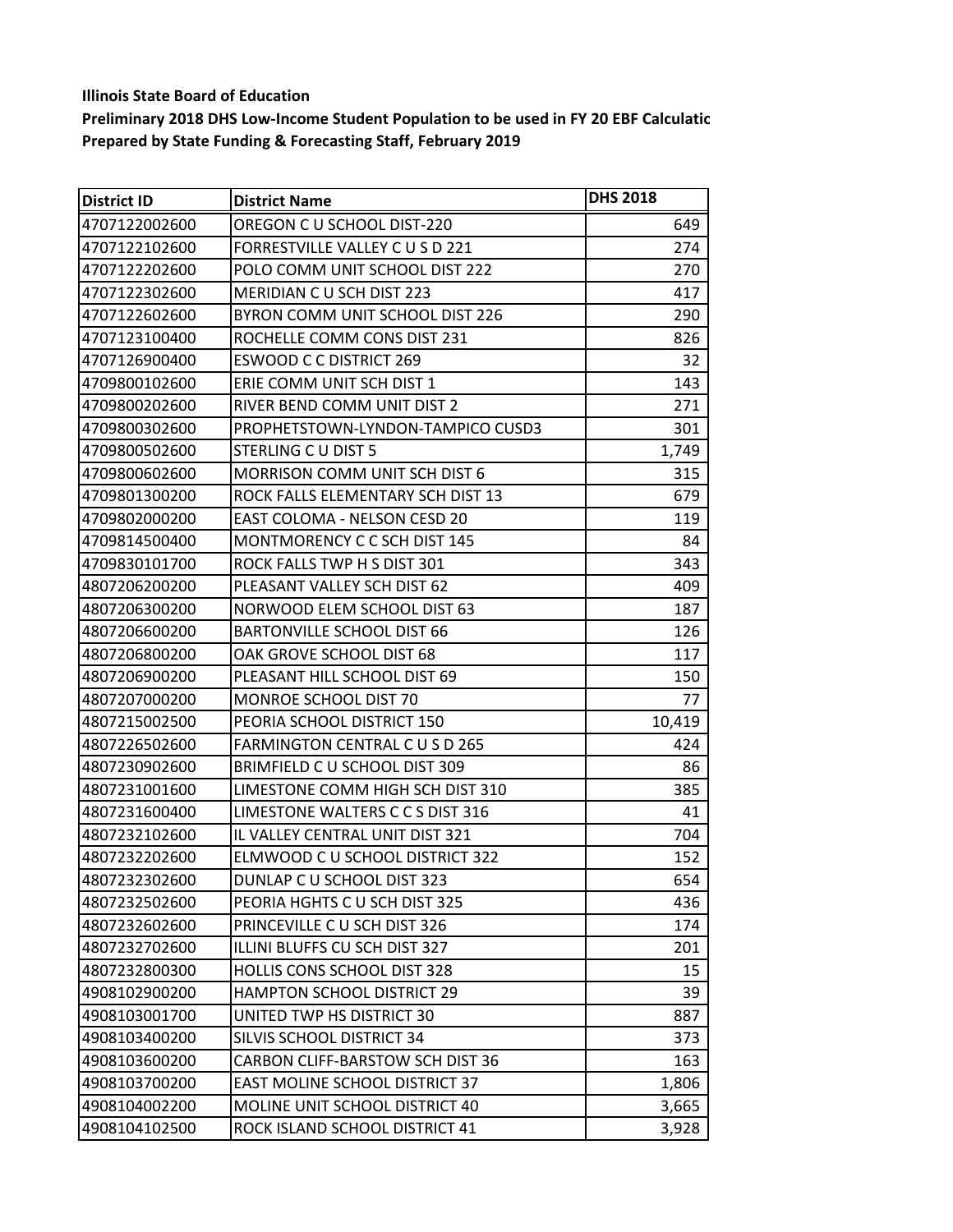| <b>District ID</b> | <b>District Name</b>                  | <b>DHS 2018</b> |
|--------------------|---------------------------------------|-----------------|
| 4908110002600      | RIVERDALE C U SCHOOL DIST 100         | 208             |
| 4908120002600      | SHERRARD COMM UNIT SCH DIST 200       | 398             |
| 4908130002600      | ROCKRIDGE C U SCHOOL DIST 300         | 173             |
| 5008200902600      | LEBANON COMM UNIT SCH DIST 9          | 194             |
| 5008201902600      | MASCOUTAH C U DISTRICT 19             | 464             |
| 5008203000300      | ST LIBORY CONS SCH DIST 30            | 5               |
| 5008204002600      | MARISSA C U SCH DIST 40               | 275             |
| 5008206002600      | NEW ATHENS C U SCHOOL DIST 60         | 189             |
| 5008207000400      | FREEBURG C C SCHOOL DIST 70           | 205             |
| 5008207701600      | FREEBURG COMM H S DIST 77             | 104             |
| 5008208500200      | SHILOH VILLAGE SCHOOL DIST 85         | 138             |
| 5008209000400      | O FALLON C C SCHOOL DIST 90           | 754             |
| 5008210400200      | <b>CENTRAL SCHOOL DIST 104</b>        | 245             |
| 5008210500200      | PONTIAC-W HOLLIDAY SCH DIST 105       | 260             |
| 5008211000400      | GRANT COMM CONS SCH DIST 110          | 331             |
| 5008211300200      | WOLF BRANCH SCH DIST 113              | 142             |
| 5008211500200      | WHITESIDE SCHOOL DIST 115             | 531             |
| 5008211600200      | HIGH MOUNT SCHOOL DIST 116            | 225             |
| 5008211800200      | BELLEVILLE SCHOOL DIST 118            | 2,252           |
| 5008211900200      | BELLE VALLEY SCHOOL DIST 119          | 583             |
| 5008213000400      | SMITHTON C C SCHOOL DIST 130          | 59              |
| 5008216000400      | MILLSTADT C C SCH DIST 160            | 134             |
| 5008217500200      | <b>HARMONY EMGE SCHOOL DIST 175</b>   | 462             |
| 5008218100200      | SIGNAL HILL SCH DIST 181              | 163             |
| 5008218702600      | CAHOKIA COMM UNIT SCH DIST 187        | 3,119           |
| 5008218802200      | <b>BROOKLYN UNIT DISTRICT 188</b>     | 80              |
| 5008218902200      | <b>EAST ST LOUIS SCHOOL DIST 189</b>  | 5,071           |
| 5008219602600      | DUPO COMM UNIT SCH DISTRICT 196       | 533             |
| 5008220101700      | BELLEVILLE TWP HS DIST 201            | 1,931           |
| 5008220301700      | O FALLON TWP HIGH SCH DIST 203        | 397             |
| 5106520002600      | <b>GREENVIEW CU SCH DIST 200</b>      | 74              |
| 5106520202600      | PORTA COMM UNIT SCHOOL DIST 202       | 399             |
| 5106521302600      | ATHENS COMM UNIT SCH DIST 213         | 321             |
| 5108400102600      | TRI CITY COMM UNIT SCH DIST 1         | 193             |
| 51084003A2600      | ROCHESTER COMM UNIT SCH DIST 3A       | 259             |
| 5108400502600      | <b>BALL CHATHAM C U SCHOOL DIST 5</b> | 831             |
| 5108400802600      | PLEASANT PLAINS C U SCHOOL DIST 8     | 160             |
| 5108401002600      | AUBURN COMM UNIT SCHOOL DIST 10       | 445             |
| 5108401102600      | PAWNEE COMM UNIT SCHOOL DIST 11       | 177             |
| 5108401402600      | RIVERTON C U SCHOOL DIST 14           | 632             |
| 5108401502600      | WILLIAMSVILLE C U SCHOOL DIST 15      | 158             |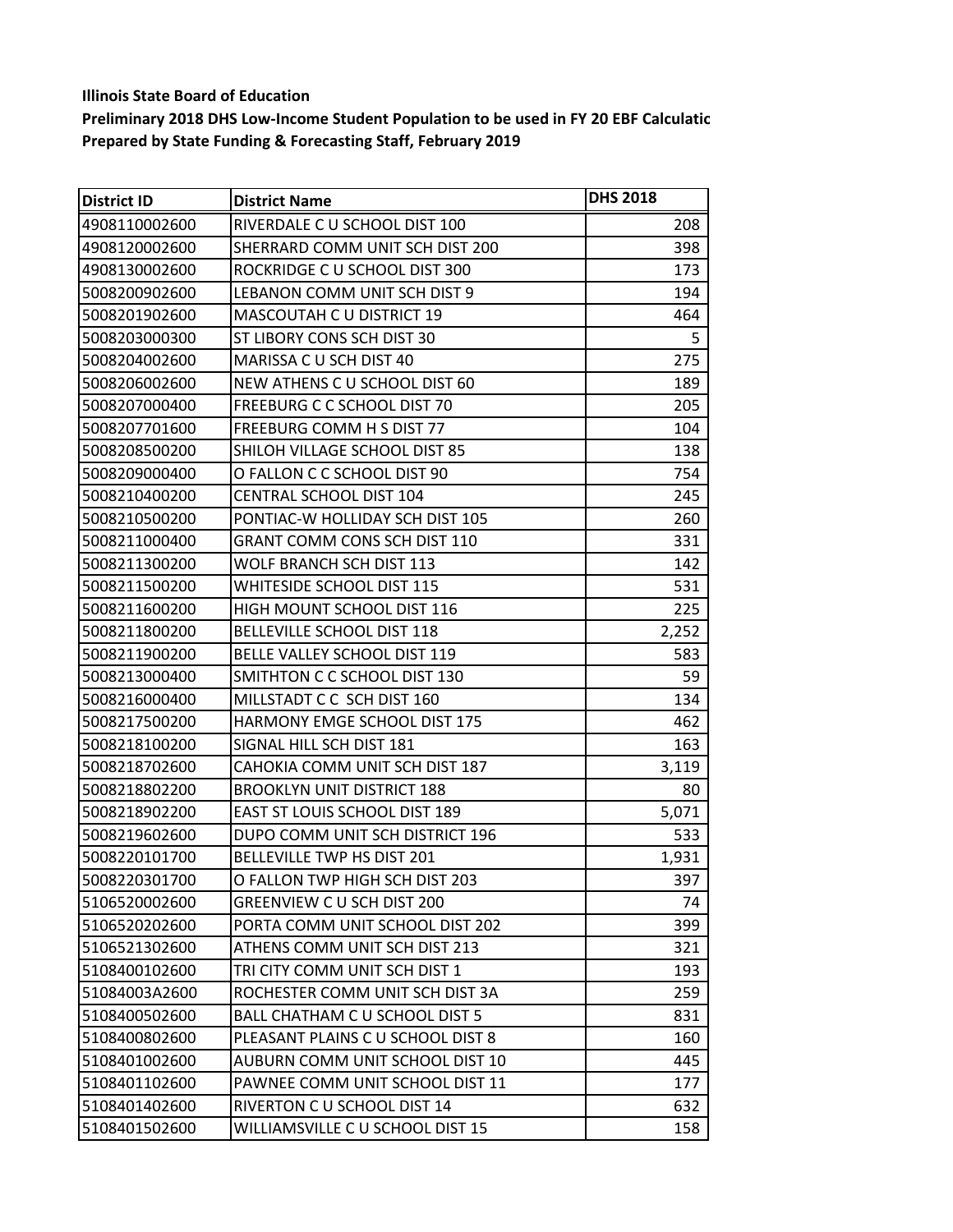| <b>District ID</b> | <b>District Name</b>                   | <b>DHS 2018</b> |
|--------------------|----------------------------------------|-----------------|
| 5108401602600      | <b>COMMUNITY UNIT SCHOOL DIST 16</b>   | 246             |
| 5108418602500      | SPRINGFIELD SCHOOL DISTRICT 186        | 10,035          |
| 5306012602600      | HAVANA COMM UNIT SCHOOL DIST 126       | 433             |
| 5306018902600      | ILLINI CENTRAL C U SCH DIST 189        | 270             |
| 5306019102600      | MIDWEST CENTRAL CUSD 191               | 446             |
| 5309005000200      | <b>DISTRICT 50 SCHOOLS</b>             | 405             |
| 5309005100200      | <b>CENTRAL SCHOOL DISTRICT 51</b>      | 150             |
| 5309005200200      | <b>WASHINGTON SCHOOL DIST 52</b>       | 217             |
| 5309007600200      | <b>CREVE COEUR SCHOOL DISTRICT 76</b>  | 403             |
| 5309008500200      | ROBEIN SCHOOL DISTRICT 85              | 60              |
| 5309008600200      | <b>EAST PEORIA SCHOOL DISTRICT 86</b>  | 787             |
| 5309009800200      | RANKIN COMMUNITY SCHOOL DIST 98        | 57              |
| 5309010200200      | N PEKIN & MARQUETTE HGHT S D 102       | 227             |
| 5309010800200      | PEKIN PUBLIC SCHOOL DIST 108           | 1,960           |
| 5309013700200      | SOUTH PEKIN SCHOOL DIST 137            | 100             |
| 5309030301600      | PEKIN COMM H S DIST 303                | 884             |
| 5309030801600      | WASHINGTON COMM H S DIST 308           | 287             |
| 5309030901600      | EAST PEORIA COMM H S DIST 309          | 505             |
| 5309060600400      | SPRING LAKE C C SCH DIST 606           | 23              |
| 5309070102600      | DEER CREEK-MACKINAW CUSD 701           | 224             |
| 5309070202600      | TREMONT COMM UNIT DIST 702             | 119             |
| 5309070302600      | DELAVAN COMM UNIT DIST 703             | 127             |
| 5309070902600      | <b>MORTON C U SCHOOL DISTRICT 709</b>  | 488             |
| 5310200100400      | METAMORA C C SCH DIST 1                | 165             |
| 5310200200400      | RIVERVIEW C C SCHOOL DISTRICT 2        | 95              |
| 5310200602600      | <b>FIELDCREST CUSD #6</b>              | 379             |
| 5310201102600      | EL PASO-GRIDLEY CUSD 11                | 379             |
| 5310202102600      | LOWPOINT-WASHBURN C U S DIST 21        | 153             |
| 5310206002600      | ROANOKE BENSON C U S DIST 60           | 120             |
| 5310206900200      | <b>GERMANTOWN HILLS SCHOOL DIST 69</b> | 104             |
| 5310212201700      | METAMORA TWP H S DIST 122              | 135             |
| 5310214002600      | EUREKA C U DIST 140                    | 358             |
| 5409200102600      | BISMARCK HENNING C U SCHOOL DIST       | 278             |
| 5409200202600      | WESTVILLE C U SCHOOL DIST 2            | 669             |
| 5409200402600      | GEORGETOWN-RIDGE FARM C U D 4          | 550             |
| 5409200702600      | ROSSVILLE-ALVIN CU SCH DIST 7          | 190             |
| 5409201002600      | POTOMAC C U SCH DIST 10                | 69              |
| 5409201102600      | <b>HOOPESTON AREA C U SCH DIST 11</b>  | 699             |
| 5409206100300      | ARMSTRONG-ELLIS CONS SCH DIST 61       | 28              |
| 5409207602600      | OAKWOOD COMM UNIT DIST #76             | 331             |
| 5409211802400      | DANVILLE C C SCHOOL DIST 118           | 4,386           |